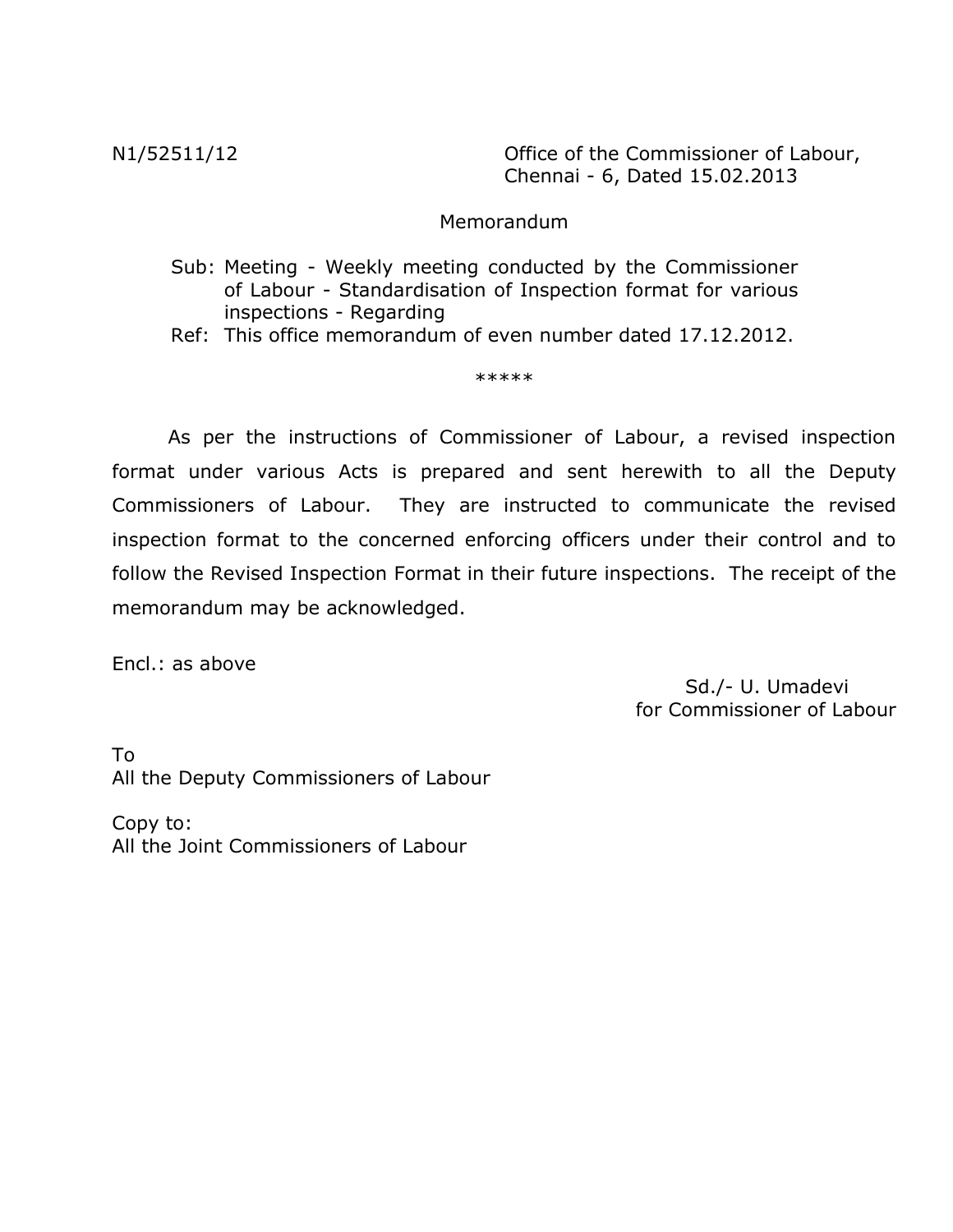# **INSPECTION REPORT**

- 1. Establishment No. **:** 2. Licence or Registration No. **:** 3. Name and address of the Establishment 4. Nature of Business **:** 5. Name of the Employer (Proprietor, Partner, Directors, etc.) with Designation, Age, S/o or W/o details **:** 6. Name, age and signature of the **:** Employer's representative, who was present at the time of Inspection. 7. Date of previous inspection **:** 8. Date and time of present **:**
- Inspection
- 9. Notified weekly holiday :
- 10. Total number of employees 1. Male
	-
	- 2. Female
	- 3. Contract / Outsourced (Non Migrants) Male Female
	- 4. Inter State migrants Male Female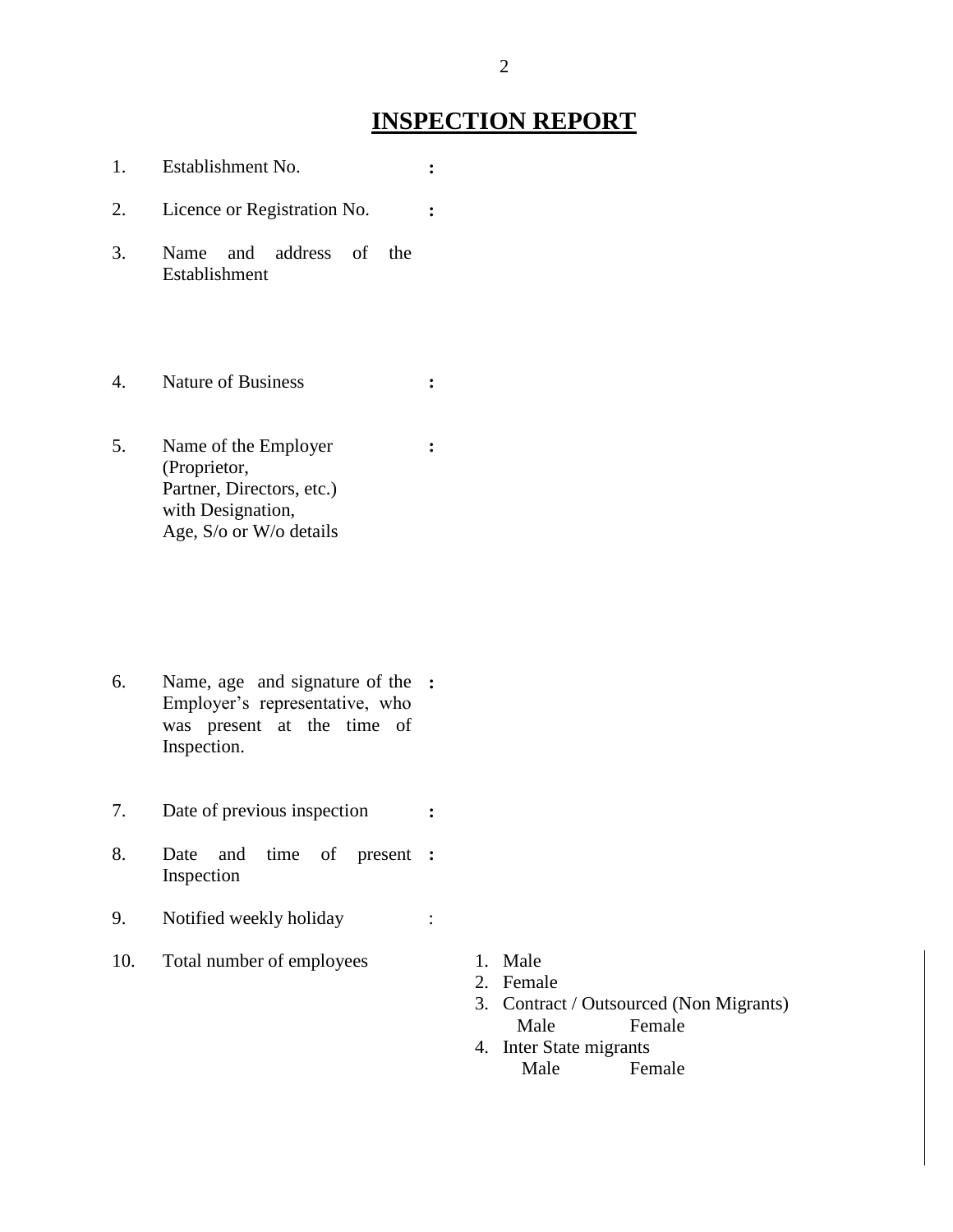|            |                                                                                 |                 |                            | 3              |                                                   |                                                                                                            |       |                  |                         |       |                        |
|------------|---------------------------------------------------------------------------------|-----------------|----------------------------|----------------|---------------------------------------------------|------------------------------------------------------------------------------------------------------------|-------|------------------|-------------------------|-------|------------------------|
| 11         | Whether any child labourer found<br>during inspection?                          |                 |                            | $\ddot{\cdot}$ |                                                   |                                                                                                            |       |                  |                         |       |                        |
| 12.        | No. of workers present at the time<br>of inspection and details of<br>employees |                 |                            | $\vdots$       |                                                   | 1. Male<br>2. Female<br>3. Contract / Outsourced (Non Migrants)<br>Male<br>4. Inter State migrants<br>Male |       | Female<br>Female |                         |       |                        |
| 13.        | Details of the employees who were enquired at the time of inspection :-         |                 |                            |                |                                                   |                                                                                                            |       |                  |                         |       |                        |
| Sl.<br>No. | Name of worker/<br>Age/ S/o or W/o./                                            | Desig<br>nation | Date of<br>Appoint<br>ment |                | No. of<br>years<br>$% \overline{a}$ of<br>service | Working/<br>Weekly off                                                                                     | Basic | Salary<br>DA     | All<br><b>OW</b><br>anc | Total | Signature<br>with date |
|            |                                                                                 |                 |                            |                |                                                   |                                                                                                            |       |                  | $\rm es$                |       |                        |
|            |                                                                                 |                 |                            |                |                                                   |                                                                                                            |       |                  |                         |       |                        |
|            |                                                                                 |                 |                            |                |                                                   |                                                                                                            |       |                  |                         |       |                        |
|            |                                                                                 |                 |                            |                |                                                   |                                                                                                            |       |                  |                         |       |                        |
|            |                                                                                 |                 |                            |                |                                                   |                                                                                                            |       |                  |                         |       |                        |
|            |                                                                                 |                 |                            |                |                                                   |                                                                                                            |       |                  |                         |       |                        |
|            |                                                                                 |                 |                            |                |                                                   |                                                                                                            |       |                  |                         |       |                        |
|            |                                                                                 |                 |                            |                |                                                   |                                                                                                            |       |                  |                         |       |                        |
|            |                                                                                 |                 |                            |                |                                                   |                                                                                                            |       |                  |                         |       |                        |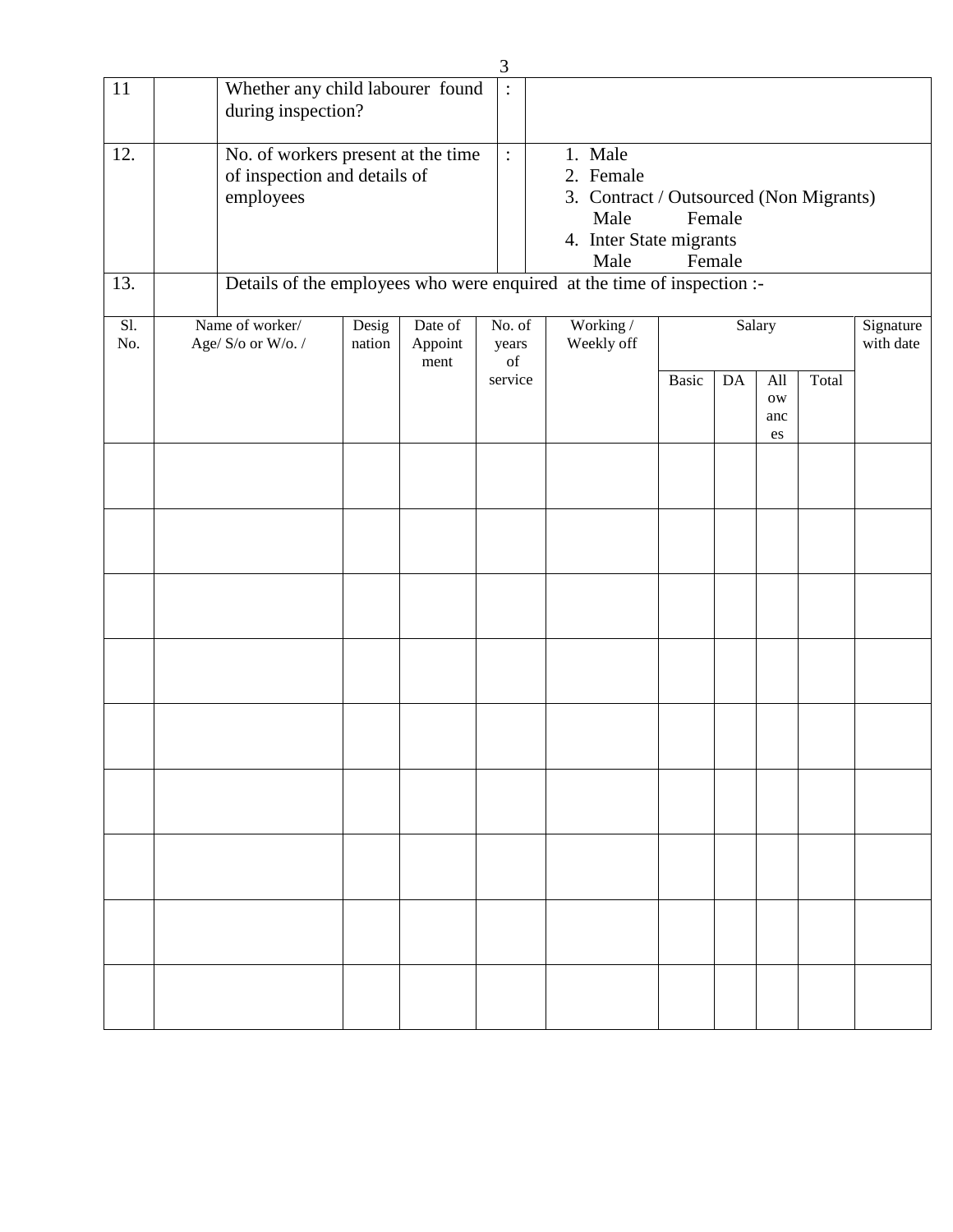### **DETAILS OF COMPLIANCE / CONTRAVENTION NOTICED :-**

### **TAMIL NADU SHOPS AND ESTABLISHMENTS ACT, 1947 AND RULES THEREUNDER**

| Sl.<br>No. | Act/<br>Rule                                      | Details                                                                                                                                         | Whether complied or<br>Contraventions noticed |
|------------|---------------------------------------------------|-------------------------------------------------------------------------------------------------------------------------------------------------|-----------------------------------------------|
| 1.         | Sec.11(1)                                         | a) Where a notice of weekly holiday<br>has been exhibited in a conspicuous<br>place ?                                                           |                                               |
| 2.         | Rule $15(1)$<br>&(2)                              | Whether the name board is in Tamil?<br>Whether prominence is given to Tamil?                                                                    |                                               |
| 3.         | Rule $16(1)$<br>read with<br>Rule 16-B            | Whether the Register of Employment in<br>FORM Q is maintained?                                                                                  |                                               |
| 4.         | Rule $11(5)$<br>read with<br>Rule 16-B            | Whether the Register of Wages in<br>FORM R is maintained?                                                                                       |                                               |
| 5.         | Rule $16(4)(a)$<br>read with<br>Rule 16-B         | Whether a notice containing the details<br>of daily hours of work, interval, weekly<br>holiday, etc., in FORM S is exhibited ?                  |                                               |
| 6.         | Rule $16(4)(b)$                                   | Whether any employee(s) is $\ell$<br>are<br>allowed to work in violation of<br>the<br>notice in FORM S ?                                        |                                               |
| 7.         | Rule $11(6)$<br>read with<br>Rule 16-B            | Whether Wage Slip cum Leave Card in<br>FORM T is given to the employees and<br>whether copies of the same have been<br>produced for Inspection? |                                               |
| 8.         | Rule 11(4) &<br>$13(4)$ read<br>with<br>Rule 16-B | Whether the Register of Advances,<br>Fines and damages in FORM P is<br>maintained?                                                              |                                               |
| 9.         | Rule 16-C                                         | Whether half-yearly self certification in<br>Form "O" sent to the Inspector for the<br>or<br>$before$ ?                                         |                                               |
| 10.        | Rule 16(11)<br>read with<br>Rule 16-B             | Whether Visit Book has been produced<br>for recording the defects noticed at the<br>time of Inspection?                                         |                                               |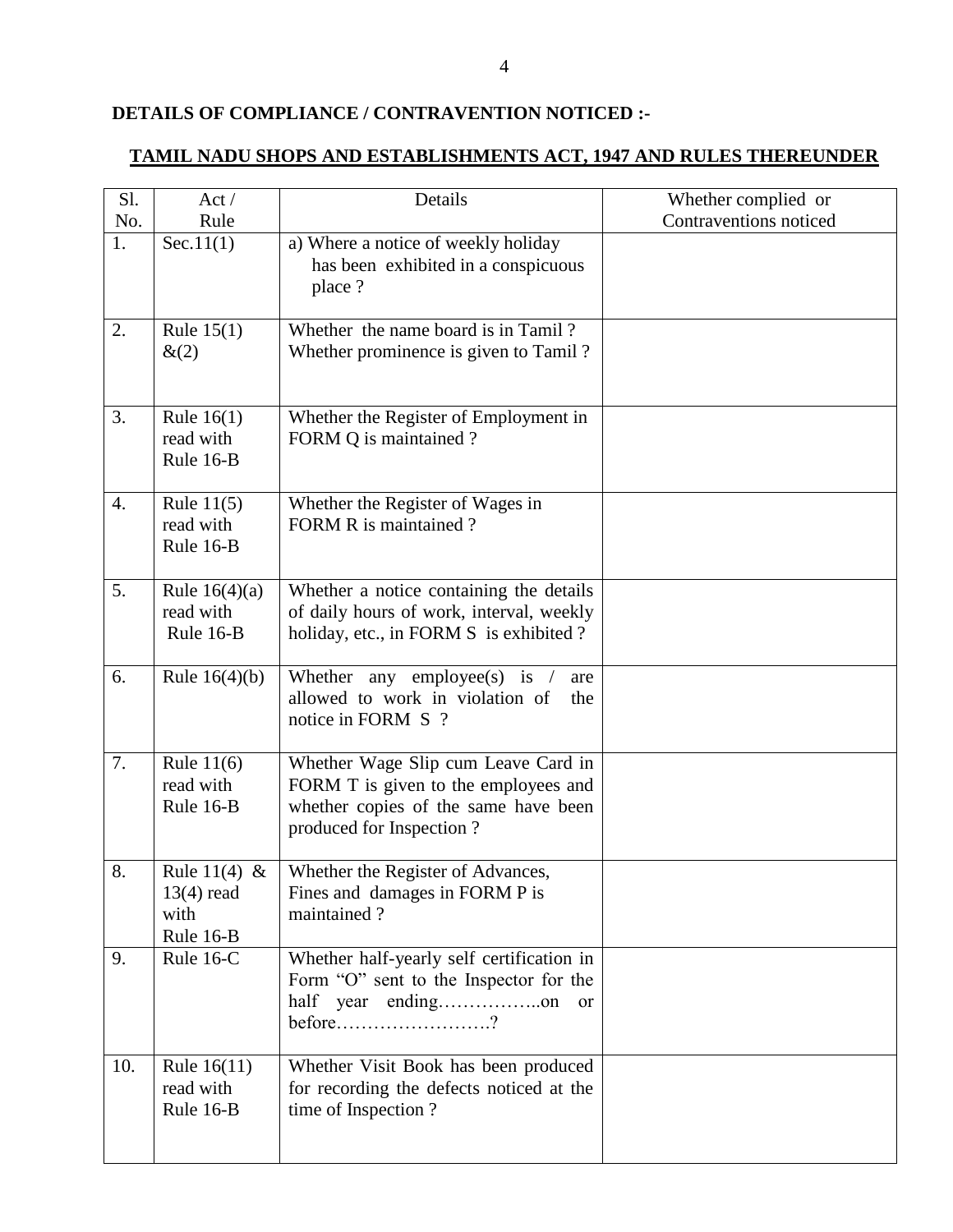| 11. | Section 20 | the premises has been kept<br>Whether<br>clean?        |  |
|-----|------------|--------------------------------------------------------|--|
| 12. | Section 21 | premises is properly<br>Whether the<br>ventilated?     |  |
| 13. | Section 22 | Whether the premises is sufficiently<br>lighted?       |  |
| 14. | Section 23 | Whether precautions against fire has<br>been is taken? |  |

# **The Tamil Nadu Industrial Establishments (National and Festival Holidays) Act, 1958**

| Sl.              | Act/                                                       | Details                                                                                                                                                                                                                                                               | Whether complied or    |
|------------------|------------------------------------------------------------|-----------------------------------------------------------------------------------------------------------------------------------------------------------------------------------------------------------------------------------------------------------------------|------------------------|
| No.              | Rule                                                       |                                                                                                                                                                                                                                                                       | Contraventions noticed |
| 1.               | Section 3 read<br>with Rule $3(1)$<br>$\&(2)$              | Whether<br>application<br>has<br>been<br>submitted in FORM I & II, in the<br>prescribed manner, for approval of 5<br>festivals holidays?                                                                                                                              |                        |
| 2.               | Rule $3(1)$                                                | Whether FORM III approved by the<br>Inspector is exhibited?                                                                                                                                                                                                           |                        |
| 3.               | Section 4<br>read with Rule<br>5(2)                        | Whether a notice containing the list of<br>in FORM V has been exhibited?                                                                                                                                                                                              |                        |
| $\overline{4}$ . | Section 3 read<br>with Rule $4(1)$                         | Whether there is any change in<br>holidays declared, in contravention of<br>festival holidays approved by the<br>Inspector in FORM III?                                                                                                                               |                        |
| 5.               | Section 3 read<br>with Section<br>$5(2)$ (b) (i) &<br>(ii) | Whether the employee(s) who have<br>worked on National / Festival holidays<br>has / have been allowed either twice<br>the wages or substituted holiday on<br>one of the days immediately before<br>after the day on which he / she worked<br>$\overline{\mathcal{L}}$ |                        |
| 6.               | Rule $7(1)$                                                | Whether a Register of National and<br>Festival holidays in FORM VI is<br>maintained?                                                                                                                                                                                  |                        |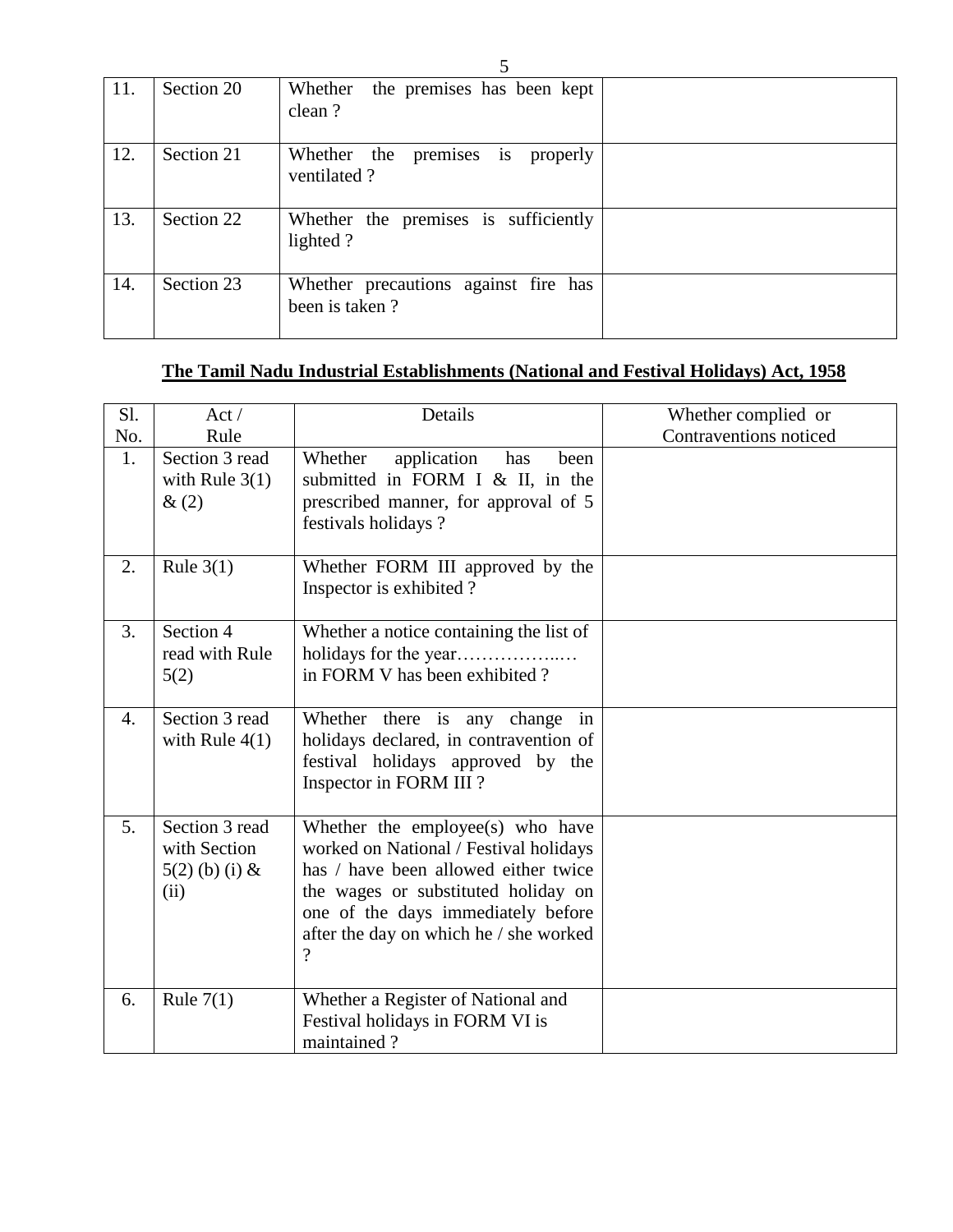| Sl. | Act/                                 | Details                                                                                                                                   | Whether complied or    |
|-----|--------------------------------------|-------------------------------------------------------------------------------------------------------------------------------------------|------------------------|
| No. | Rule                                 |                                                                                                                                           | Contraventions noticed |
| 1.  | Section 18 read<br>with Rule 22      | Whether an abstract of Minimum<br>Wages in Form X, with the rates of<br>minimum wages and the name and<br>address of Inspector exhibited? |                        |
| 2.  | Section 18 read<br>with Rule $21(4)$ | Whether Register of Fines in FORM I<br>is maintained?                                                                                     |                        |
| 3.  | Section 18 read<br>with Rule $21(4)$ | Whether Register of deductions for<br>damages or loss in FORM II is<br>maintained?                                                        |                        |
| 4.  | Section 18 read<br>with Rule $26(2)$ | Whether Overtime Payment Register<br>in FORM IV is maintained?                                                                            |                        |
| 5.  | Section 18 read<br>with Rule $27(5)$ | Whether Muster Roll in FORM V is<br>maintained?                                                                                           |                        |
| 6.  | Section 18 read<br>with Rule $27(3)$ | Whether Register of Wages is<br>maintained?                                                                                               |                        |
| 7.  | Section 18 read<br>with Rule $27(2)$ | Whether Wages Slip is issued to the<br>employees?                                                                                         |                        |
| 8.  | Section 18 read<br>with Rule $27(6)$ | Whether Register of Employees in<br>FORM XI is maintained?                                                                                |                        |

**The Minimum Wages Act, 1948 and the Minimum Wages (Tamil Nadu) Rules, 1953.**

### **The Payment of Wages Act, 1936 and Tamil Nadu Rules.**

| Sl.<br>No. | Act/<br>Rule                    | Details                                                                                                | Whether complied or<br>Contraventions noticed |
|------------|---------------------------------|--------------------------------------------------------------------------------------------------------|-----------------------------------------------|
| 1.         | Rule 5                          | is<br>Whether Register of Wages<br>maintained for ensuring disbursement<br>of wages to the employees ? |                                               |
| 2.         | Rule 8                          | Whether a notice has been put up to<br>notify the date of disbursement of<br>salary?                   |                                               |
| 3.         | Section 25 read<br>with Rule 22 | Whether the abstract of Payment<br>Wages Act in FORM V is exhibited?                                   |                                               |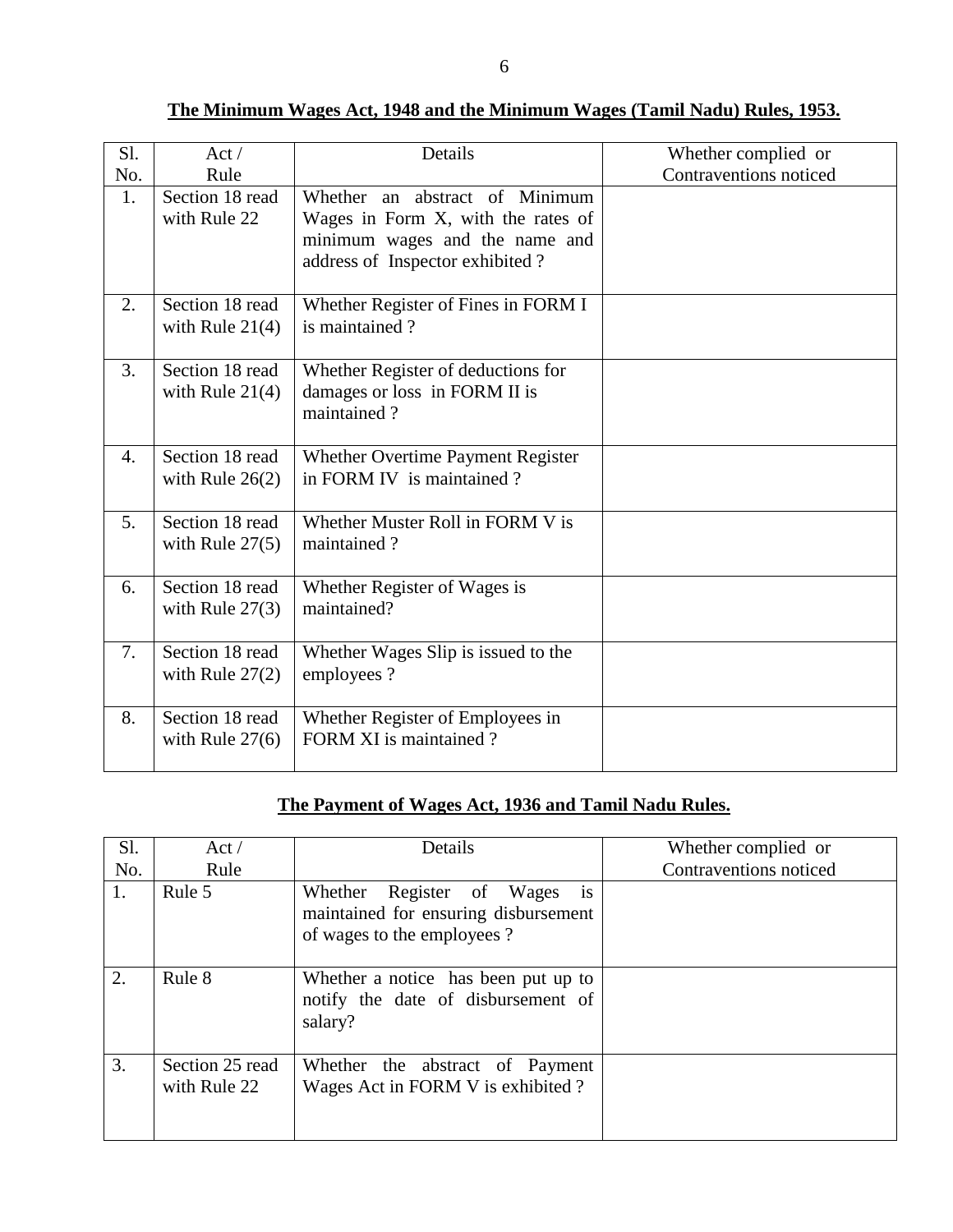| Sl. | Act/                | Details                              | Whether complied or    |
|-----|---------------------|--------------------------------------|------------------------|
| No. | Rule                |                                      | Contraventions noticed |
| 1.  | Section 19 read     | Whether an abstract of the Maternity |                        |
|     | with Rule 15        | Benefit Act in Form J exhibited?     |                        |
|     |                     |                                      |                        |
| 2.  | Rule $3(1)$ & $(2)$ | Whether a Muster Roll Register in    |                        |
|     |                     | Form A maintained?                   |                        |
|     |                     | Any Claim for worker is due?         |                        |
|     |                     |                                      |                        |
|     |                     |                                      |                        |

**The Maternity Benefit Act, 1961 and the Tamil Nadu Maternity Benefit Rules, 1967**

#### **The Equal Remuneration Act, 1976 and the Equal Remuneration rules, 1976.**

| ນ.  | Act /  | Details                                       | Whether complied or    |
|-----|--------|-----------------------------------------------|------------------------|
| No. | Rule   |                                               | Contraventions noticed |
|     | Rule 6 | Whether a Register in Form 'D"<br>maintained? |                        |

#### **The Tamil Nadu Labour Welfare Fund Act, 1972 and Rules there under**

| Sl. | Act/              | Details                               | Whether complied or    |
|-----|-------------------|---------------------------------------|------------------------|
| No. | Rule              |                                       | Contraventions noticed |
| 1.  | Section 15 read   | Whether Labour welfare fund at the    |                        |
|     | with Rule $12(1)$ | rate of Rs.21/- per employee has been |                        |
|     |                   | sent to the Secretary, Tamil Nadu     |                        |
|     |                   | Labour Welfare Board, Chennai along   |                        |
|     |                   | with Form A for the previous year.    |                        |
| 2.  | Rule $29(1)(a)$   | Whether a Register in Form 'B'        |                        |
|     |                   | maintained?                           |                        |
| 3.  | Rule $29(1)(b)$   | Whether a Register in Form 'C'        |                        |
|     |                   | maintained?                           |                        |

### **The Legal Metrology Act, 2009 / The Legal Metrology (Packaged Commodities) Rules, 2011 / The Tamil Nadu Legal Metrology (Enforcement) Rules, 2011.**

| Sl. | Act/                                                                  | Details                                                                                                                                      | Whether complied or    |
|-----|-----------------------------------------------------------------------|----------------------------------------------------------------------------------------------------------------------------------------------|------------------------|
| No. | Rule                                                                  |                                                                                                                                              | Contraventions noticed |
| 1.  | Section $24(1)$<br>read with Rule<br>$27(2)$ of LM<br>(G) Rules, 2011 | Details of weights $\&$ and measures in<br>use.<br>Whether the weights and measures<br>used in the establishment is verified<br>and stamped? |                        |
| 2.  | Rule 22 of the<br>Tamil Nadu LM<br>(E) Rules, 2011                    | Whether the Certificate of Verification<br>is exhibited?<br>No. & date of Certificate of<br>Verification.                                    |                        |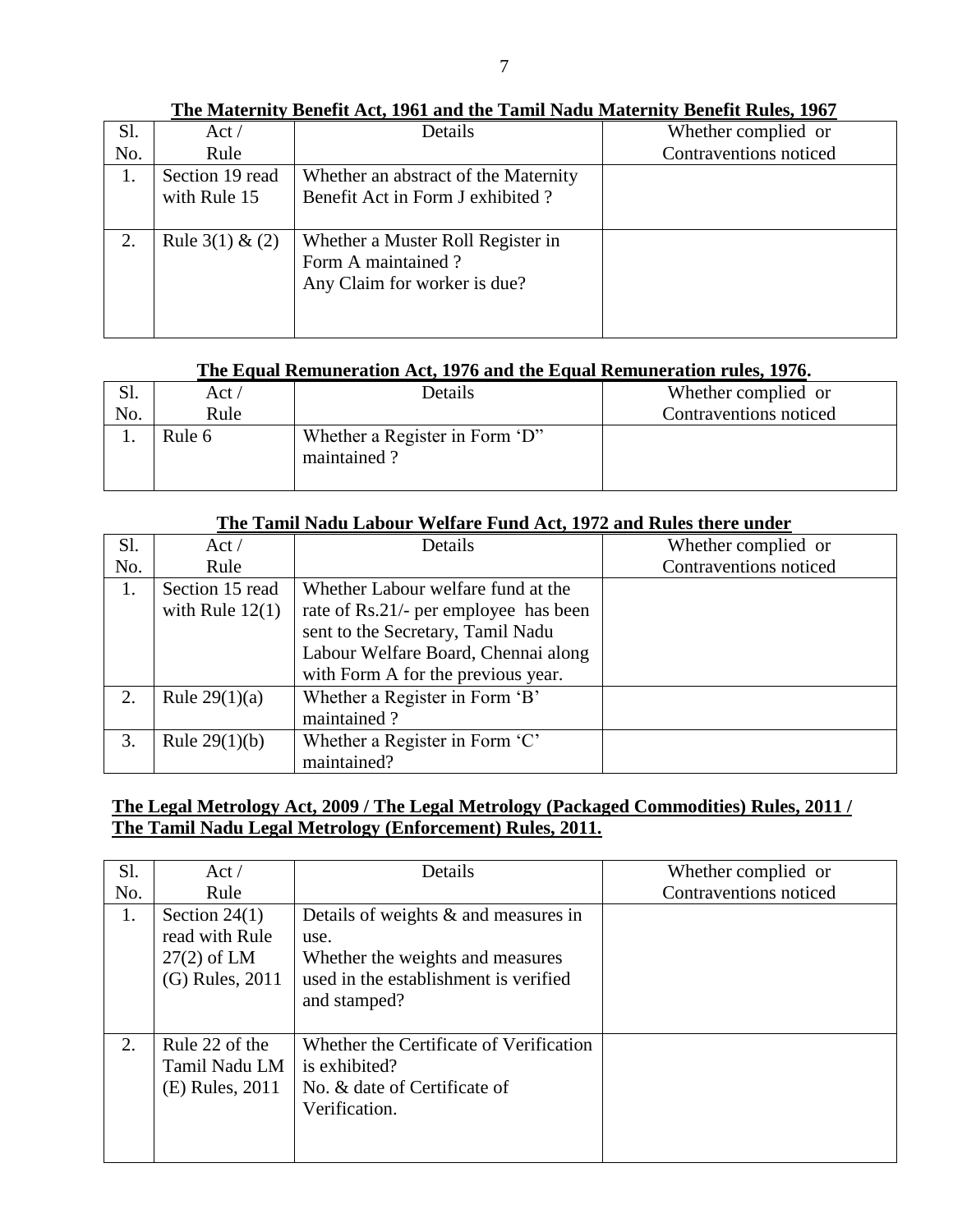| 3. | Rule 27 of the<br>LM (PC) Rules,<br>2011.                                     | Whether Registration Certificate is<br>obtained under the Legal Metrology<br>Commodities)<br>(Packaged)<br>Rules,<br>2011?     |  |
|----|-------------------------------------------------------------------------------|--------------------------------------------------------------------------------------------------------------------------------|--|
| 4. | Section $18(1)$<br>read with Rule<br>$6(1)$ of the LM<br>(PC) Rules,<br>2011. | Whether the stipulated declarations<br>have been made in the packages kept<br>for sale?                                        |  |
| 5. | Rule $18(2)$ of<br>the LM $(PC)$<br><b>Rules</b> , 2011                       | Whether packaged commodities are<br>sold at a price higher than the price<br>mentioned in the packets?                         |  |
| 6. | Rule $18(7)$ of<br>LM (PC) Rules,<br>2011.                                    | In respect of Supermarket, whether<br>they have Electronic<br>Weighing<br>Machine with Printer for the use of the<br>consumer? |  |

**Signature and Designation of the Inspector with date**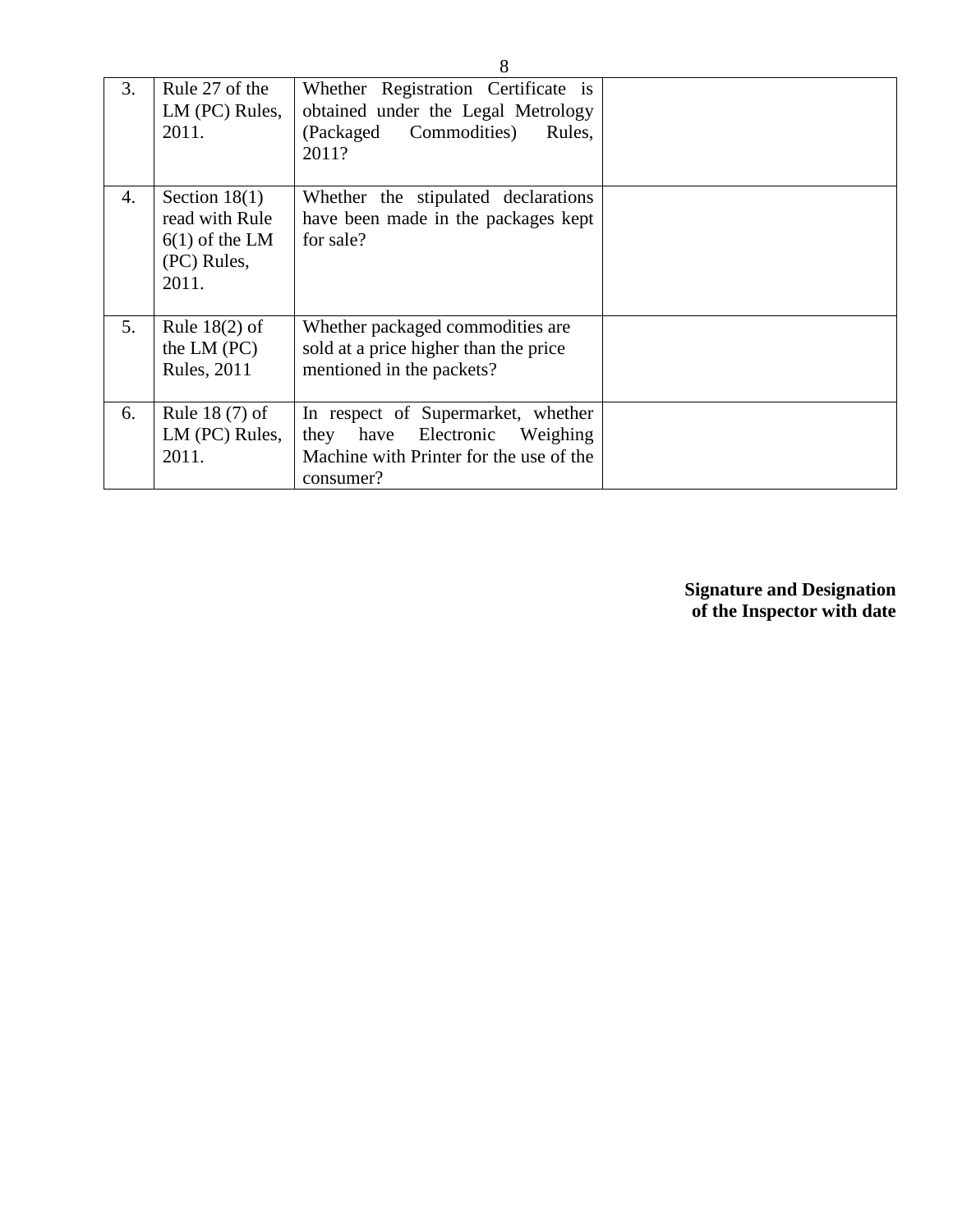### **THE PAYMENT OF BONUS RULES, 1975**

| Sl.No. | Form   | Details                                                            | Remarks |
|--------|--------|--------------------------------------------------------------------|---------|
| 1.     | Form A | A register of allocable surplus.                                   |         |
| 2.     | Form B | A register of set-on and set-off the<br>allocable surplus.         |         |
| 3.     | Form C | A register of the amount of bonus due<br>to each of the employees. |         |
| 4.     | Form D | Annual Returns.                                                    |         |

### **THE PAYMENT OF GRATUITY RULES, 1973**

| Sl.No. | Form   | Details                 | Remarks |
|--------|--------|-------------------------|---------|
| 1.     | Form F | Nomination of Forms     |         |
| 2.     | Form U | Abstract of Act & Rules |         |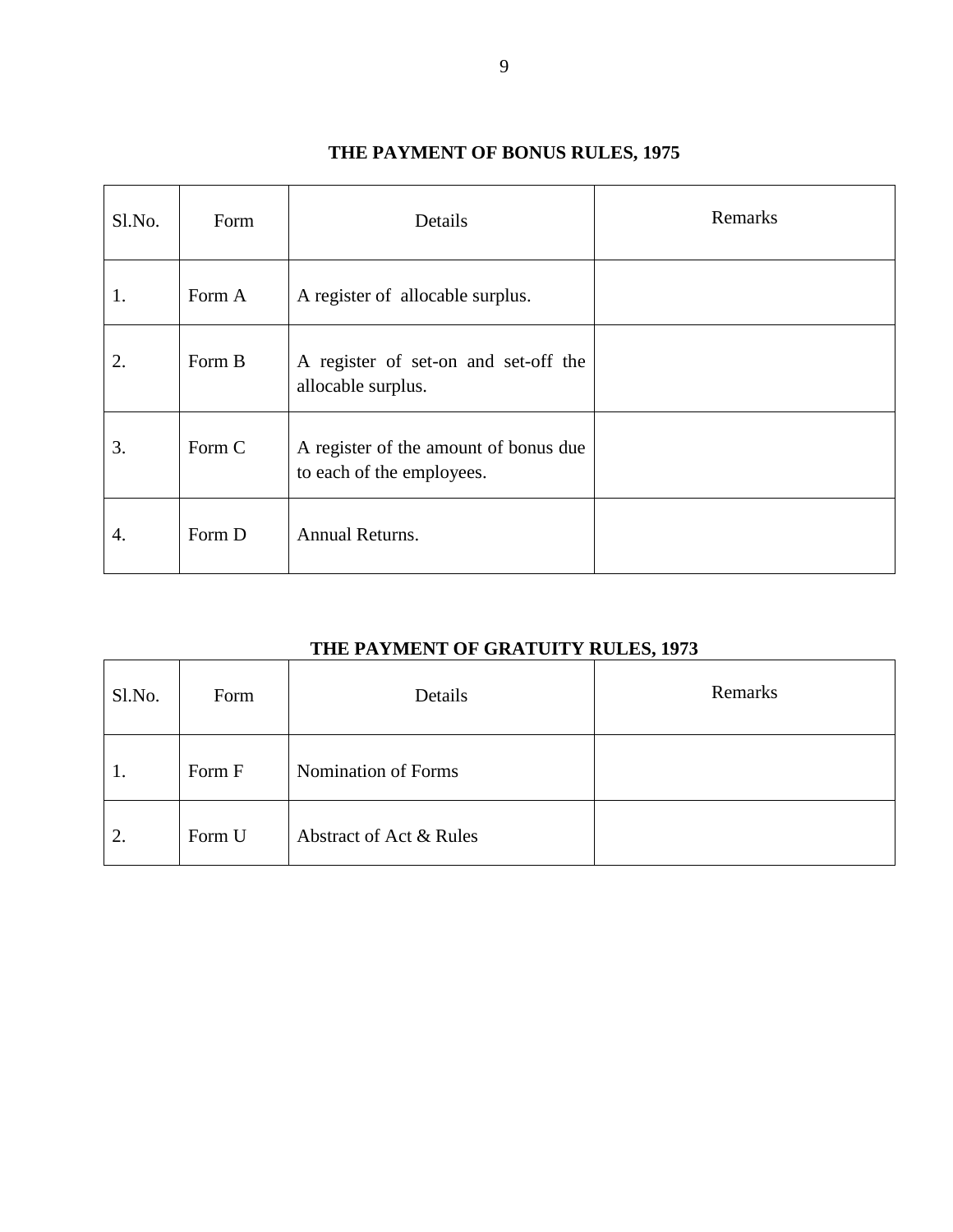#### **Child Labour (Regulation & Abolition) Act 1986**

- 1. Name of the Establishment : & Address
- 2. Name & Address of the Proprietor/ Partner/Owner/Manager :
- 3. Date of Time of Inspection :
- 4. Total No.of workers : Men Women

#### 5. Details of Child Labour

| Sl.No. | Name | Age | Occupation | Date of    | Wages  |
|--------|------|-----|------------|------------|--------|
|        |      |     |            | Inspection | earned |
|        |      |     |            |            |        |
|        |      |     |            |            |        |
|        |      |     |            |            |        |
|        |      |     |            |            |        |
|        |      |     |            |            |        |
|        |      |     |            |            |        |
|        |      |     |            |            |        |

#### 6. Details of Parents of Child Labour

| Name | Occupation | <b>Residential Address</b> |
|------|------------|----------------------------|
|      |            |                            |

### 7. Form A - Register of Children employed

Signature of Inspector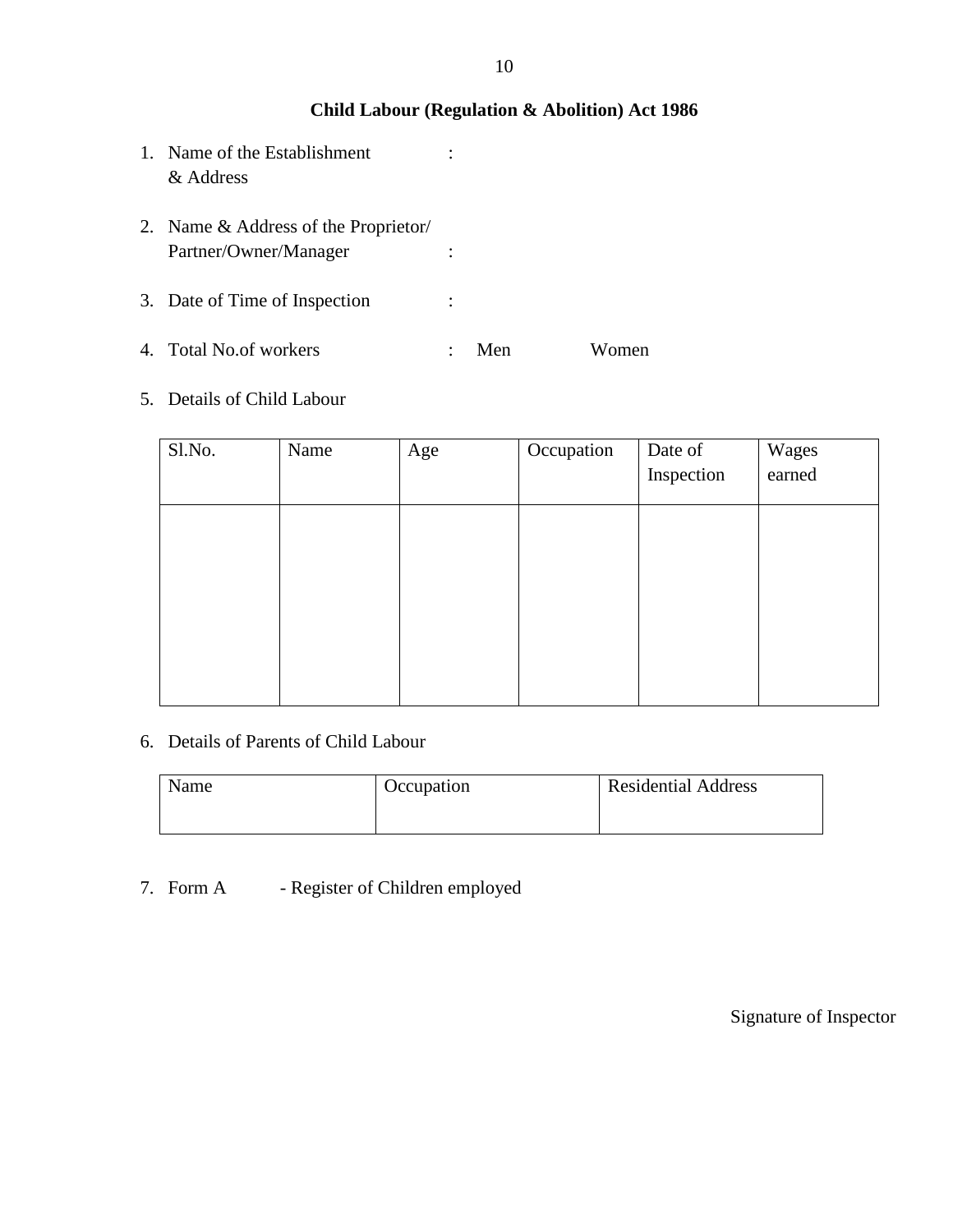#### **TAMIL NADU CATERING ESTABLISHMENTS ACT, 1958 AND THE TAMIL NADU CATERING ESTABLISHMENTS RULES, 1959**

| S1. | Act/                                               | Details                                                                                                                                                           | Whether complied or    |
|-----|----------------------------------------------------|-------------------------------------------------------------------------------------------------------------------------------------------------------------------|------------------------|
| No. | Rule                                               |                                                                                                                                                                   | Contraventions noticed |
| 1.  | Section 3-A                                        | Whether applied and<br>obtained<br><sub>a</sub><br>Registration Certificate<br>under the<br>Catering Establishments Act, 1958 ?                                   |                        |
| 2.  | Section $4(3)$<br>(C)                              | Whether the Registration Certificate<br>issued by the Inspector under the CE<br>Act exhibited in a conspicuous place?                                             |                        |
| 3.  | Rule $38(1)$ read<br>with Rule 42-<br>AA           | Whether Register of Employment in<br>FORM XIV is maintained?                                                                                                      |                        |
| 4.  | Sec $11-A(1)$<br>read with<br>Rule 38(3)           | Whether a notice containing the<br>details of daily hours of work,<br>interval, weekly holiday, etc., in<br>FORM XV has been exhibited in a<br>conspicuous place? |                        |
| 5.  | Rule 38(8) read<br>with Rule 42<br>AA              | Whether a Register of Wages is<br>maintained in FORM XVI?                                                                                                         |                        |
| 6.  | Sec Rule $38(9)$                                   | Whether the employees have been<br>given Wage Slip Cum leave Card in<br>FORM XVII ? Whether copies of the<br>same produced for inspection?                        |                        |
| 7.  | Sec Rule 38(10)<br>read with<br>Rule<br>42 AA      | Whether a register containing the<br>details of recoveries made from the<br>employees towards advances, fines<br>and damages in FORM XVIII?                       |                        |
| 8.  | Sec $11(2)$ read<br>with $15(1)$ & (2)             | application<br>Whether<br>has<br>been<br>submitted to Inspector in FORM IV-A<br>for fixing 5 festival<br>and IV-B<br>holidays?                                    |                        |
| 9.  | Rule $15(5)$                                       | Whether the list of festival holidays<br>by<br>the<br>Inspector<br>approved<br>in<br>FORM IV-C is been exhibited?                                                 |                        |
| 10. | Sec 11 $A(3)$<br>read with Rule<br>$17(1)$ & $(2)$ | Whether the list of national<br>and<br>holidays<br>allowed to<br>festival<br>the<br>employees for the year<br>in FORM IV-E has been exhibited?                    |                        |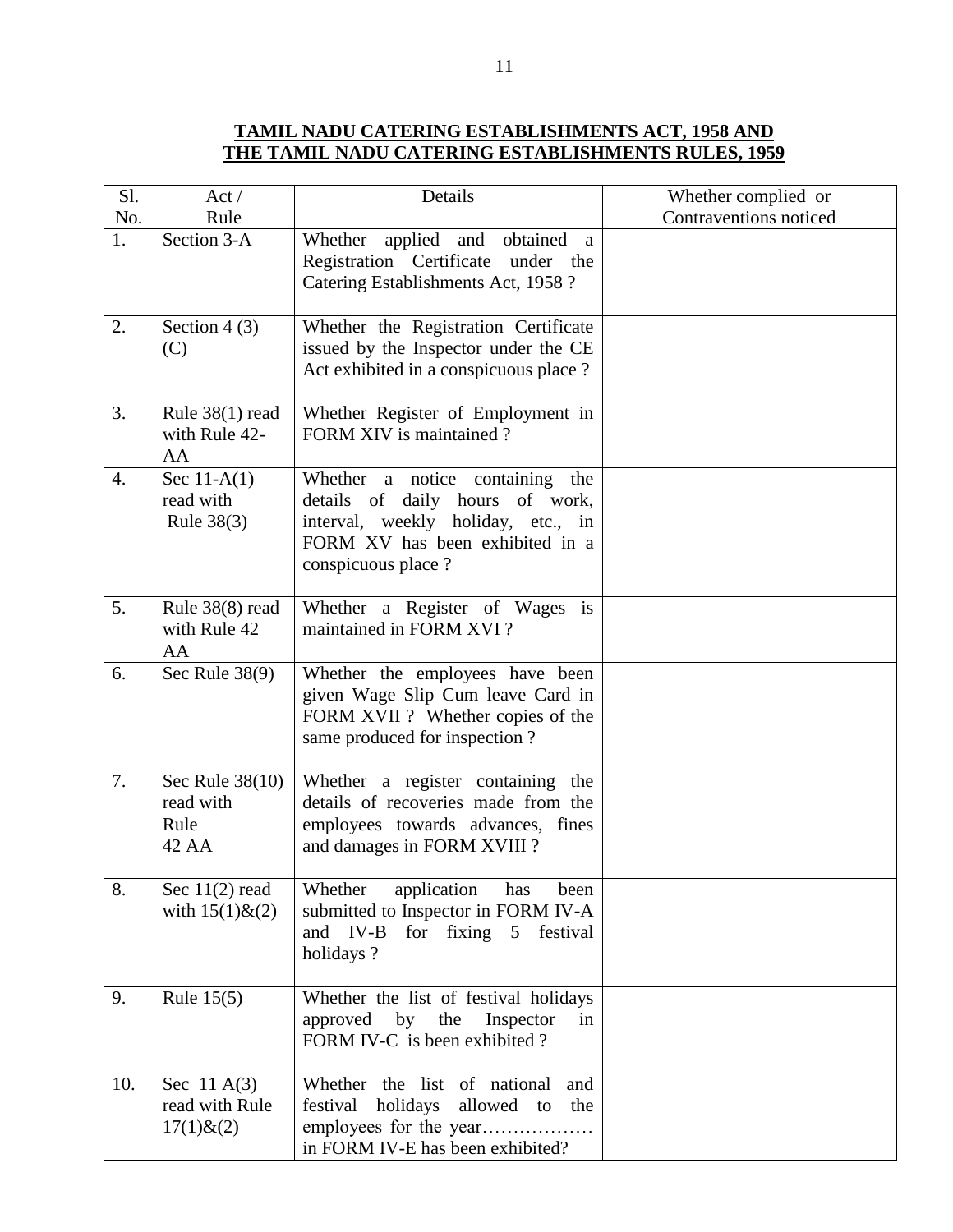| 11. | FORM IVF<br>Sec 19(1) read<br>with Rule 42<br>AA | Whether a Register of National and<br>festival holidays allowed to<br>the<br>employees is maintained in<br>FORM IV-F?                                                                                                            |  |
|-----|--------------------------------------------------|----------------------------------------------------------------------------------------------------------------------------------------------------------------------------------------------------------------------------------|--|
| 12. | Rule 20 read<br>with<br>Rule 42 AA               | Whether Fitness certificate has been<br>obtained to the employees in FORM V<br>employees<br>the<br>who<br>for<br>have<br>completed one month of service?                                                                         |  |
| 13. | Rule 38(2) read<br>with<br>Rule 42 AA            | Whether visit book has been produced<br>for recording the defects noticed at the<br>time of inspection?                                                                                                                          |  |
| 14. | Rule $29(1)$                                     | Whether required number of Fire<br>Extinguisher is maintained?                                                                                                                                                                   |  |
| 15. | Rule 29(2)                                       | Whether first aid box is maintained<br>with the stipulated medicines?                                                                                                                                                            |  |
| 16. | Rule 38 (5)                                      | Whether an abstract of CE Rules,<br>either in English or Tamil,<br>is<br>exhibited?                                                                                                                                              |  |
| 17. | Rule 42-B<br>$(1)$ & $(2)$                       | Whether name board has been kept in<br>Tamil?<br>Whether prominence is given to<br>Tamil?                                                                                                                                        |  |
| 18. | Sec 14-A read<br>with Rule 25                    | Whether either 2 pairs of Pant $\&$ shirt<br>or Dhoti & Shirt has been given to the<br>employees who have rendered 6<br>months of continuous service?<br>If female are employed 2 sarees with<br>blouse material has been given? |  |

# **The Payment of Wages Act, 1936 and Tamil Nadu Rules.**

| Sl. | Act/                            | Details                                                                                                            | Whether complied or    |
|-----|---------------------------------|--------------------------------------------------------------------------------------------------------------------|------------------------|
| No. | Rule                            |                                                                                                                    | Contraventions noticed |
| 1.  | Rule 5                          | Whether Register of Wages<br>$\overline{1}S$<br>maintained for ensuring disbursement<br>of wages to the employees? |                        |
| 2.  | Rule 8                          | Whether a notice has been put up to<br>notify the date of disbursement of<br>salary?                               |                        |
| 3.  | Section 25 read<br>with Rule 22 | Whether abstract of Payment Wages<br>Act in FORM V is exhibited?                                                   |                        |

12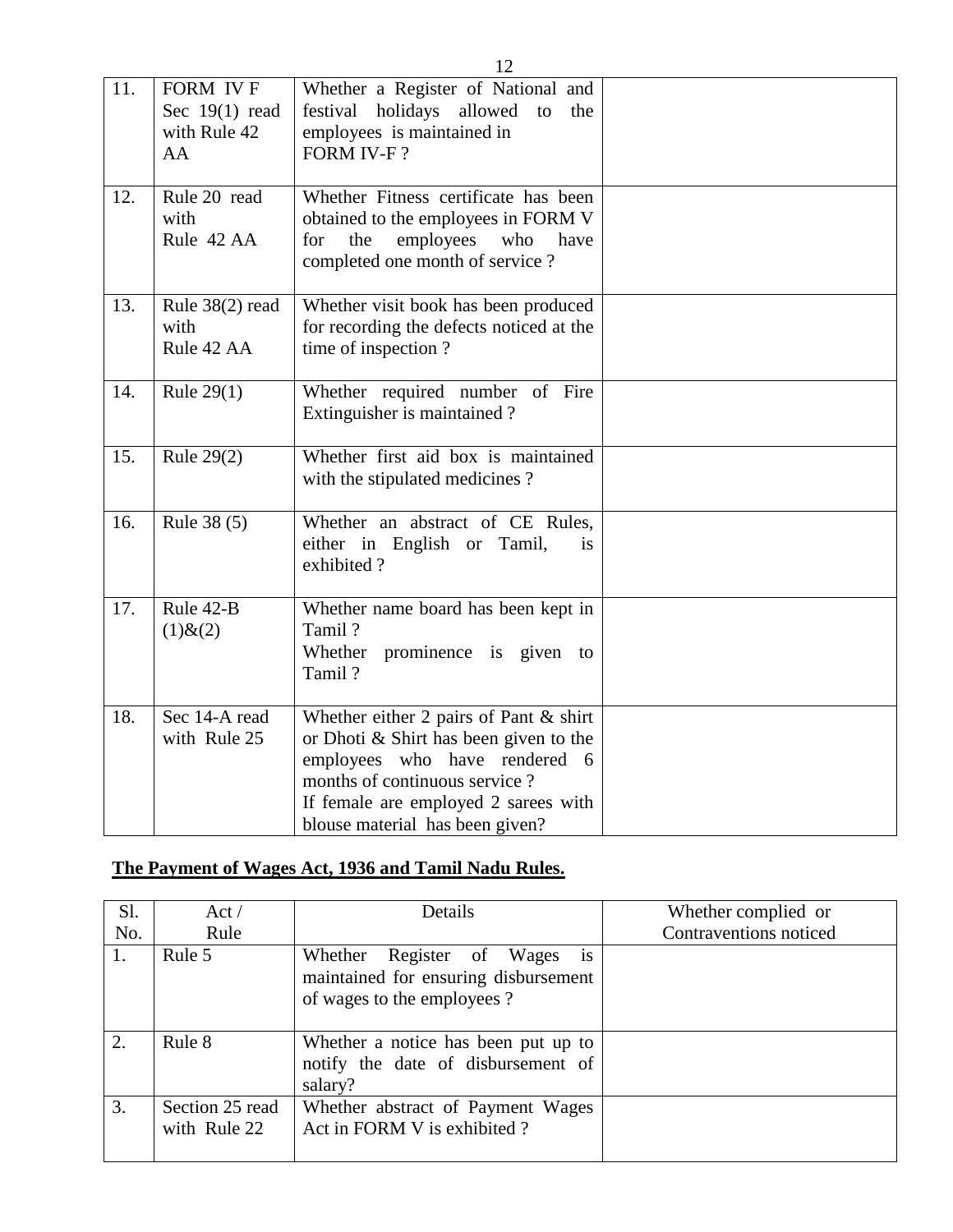#### **THE CONTRACT LABOUR ( REGULATION AND ABOLOTION ) ACT, 1970 AND THE TAMIL NADU RULES, 1975** ( IN RESPECT OF PRINCIPAL EMPLOYER **)**

1. Whether the establishment **:** Registration Certificate obtained under Sec 7(1) read with Rule  $17(1) & (1A)$ ?

> If yes, the RC No. and date with name of the contractor and the number of workers.

- 2. Name and address of the **:** contractors with number of workers with details of service rendered, at the time of inspection.
- 3. Whether there is any change in the information furnished to the original registration certificate ? If so, details thereof.
- 4. Whether the Principal Employer has issued Certificate of Employment in FORM V to the Contractors? ( Rule 21 (2) )
- 5. Whether the Notice of Commencement/Completion of Contract Work in FORM VI-B has been sent to the Inspector concerned (Rule 81(3) )
- 6. Whether the Register contractors in FORM XII is maintained? (Rule 74 read with rule 80(4) **:**

Signature of the Principal Employer's representative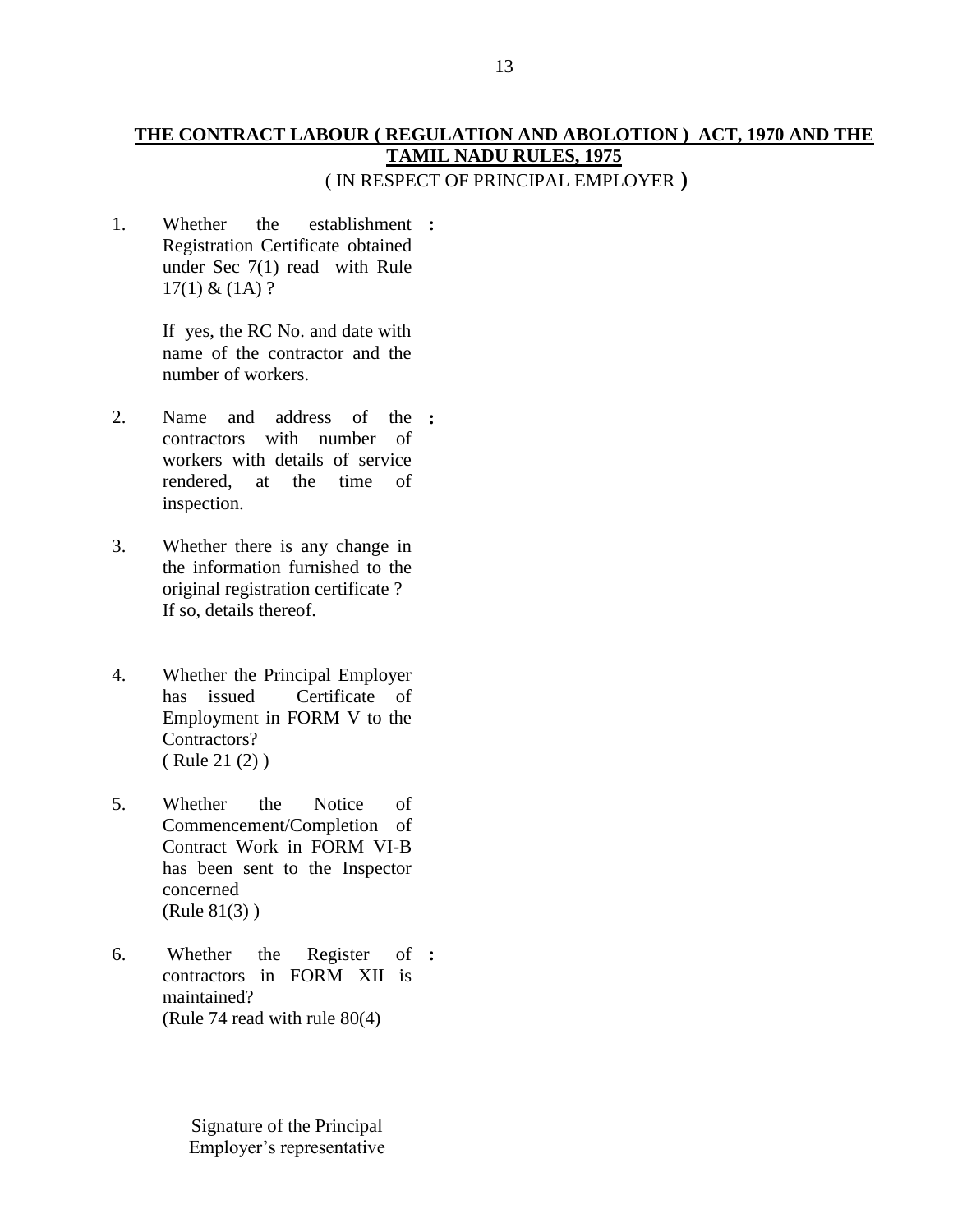### **THE CONTRACT LABOUR ( REGULATION AND ABOLOTION ) ACT, 1970 AND THE TAMIL NADU RULES, 1975**

( IN RESPECT OF CONTRACTORS ) *(Use separate Inspection Form for each contractor )*

| 1.               | Name and address of the:<br>a). Principal Employer<br>b). Work site                                                                                                                        | :              |                                           |
|------------------|--------------------------------------------------------------------------------------------------------------------------------------------------------------------------------------------|----------------|-------------------------------------------|
| 2.               | a). Name and address of the<br>contractor / agency<br>b). Details of the contractor<br>i). Name /Age / S/o or W/o /<br>of the Proprietor / Partner/<br>Directors etc.,<br>ii). Designation | $\ddot{\cdot}$ |                                           |
| 3.               | Nature of Service rendered at the<br>worksite                                                                                                                                              |                |                                           |
| $\overline{4}$ . | Name, age, date of birth and<br>signature of the Employer's<br>representative/ Supervisor who<br>was present at the time of<br>Inspection.                                                 | $\sim$         |                                           |
| 5.               | Time of present :<br>Date<br>and<br>Inspection                                                                                                                                             |                |                                           |
| 6.               | Total<br>number<br>of<br>workers<br>employed at the site                                                                                                                                   |                | Nature of work<br>Total<br>Male<br>Female |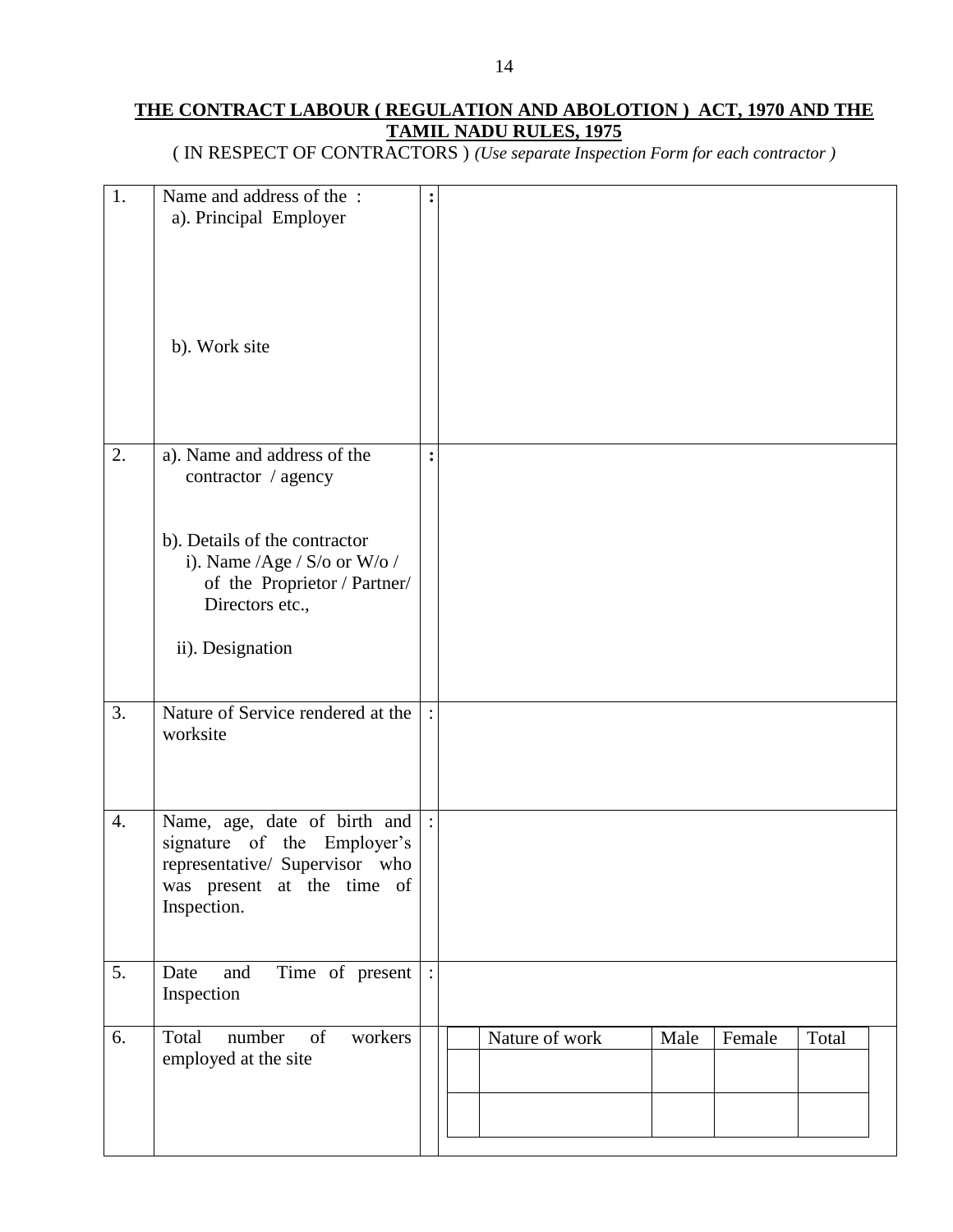|     |                                                                                                                                                                                                                                                     | 15 |
|-----|-----------------------------------------------------------------------------------------------------------------------------------------------------------------------------------------------------------------------------------------------------|----|
| 7.  | Whether<br>the<br>contractor<br>has<br>obtained licence under<br>Sec. $12(1)$ ? If yes, the licence<br>Number and date and its<br>validity?                                                                                                         |    |
| 8.  | Is there any difference in the<br>information furnished at the time<br>of inspection, to the original<br>licence?<br>If so, details thereof.                                                                                                        |    |
| 9.  | Whether<br>Notice<br>the<br>of<br>Commencement / Completion<br>of Contract Work in FORM VI-<br>A has been sent to the Inspector<br>concerned.<br>Rule $25(2)(vii)$                                                                                  |    |
| 10. | Whether<br>the<br>Register<br>of<br>employment in Form XXVI is<br>maintained?<br>(Rule 75 read with Rule 80 (4))                                                                                                                                    |    |
| 11. | Whether the Register of wages<br>in Form XXVII is maintained?<br>(Rule $78(1)$ (a) read with rule<br>$80(4)$ )                                                                                                                                      |    |
| 12  | Whether the wage slip issued to<br>the worker is in Form XXVIII?<br>If so, whether copies of the same<br>are shown to the Inspector at the<br>time of inspection?<br>Rule $78(1)$ (b) read with $80(4)$                                             |    |
| 13  | Whether<br>the<br>Register<br>of<br>Advances,<br>Deduction<br>for<br>damage or loss and fines in<br>FORM XXIX is maintained?<br>If so, whether copies of the same<br>are produced to the Inspector?<br>Rule $78(1)$ (c) read with<br>rule $80(4)$   |    |
| 14. | Whether the Half- yearly Return<br>in FORM XXIV for the half year<br>$30^{\text{th}}$ June & $31^{\text{st}}$<br>ending<br>December<br>been<br>has<br>submitted to the Licensing<br>Officer within 30 days of the<br>half – year $?$<br>Rule 82 (2) |    |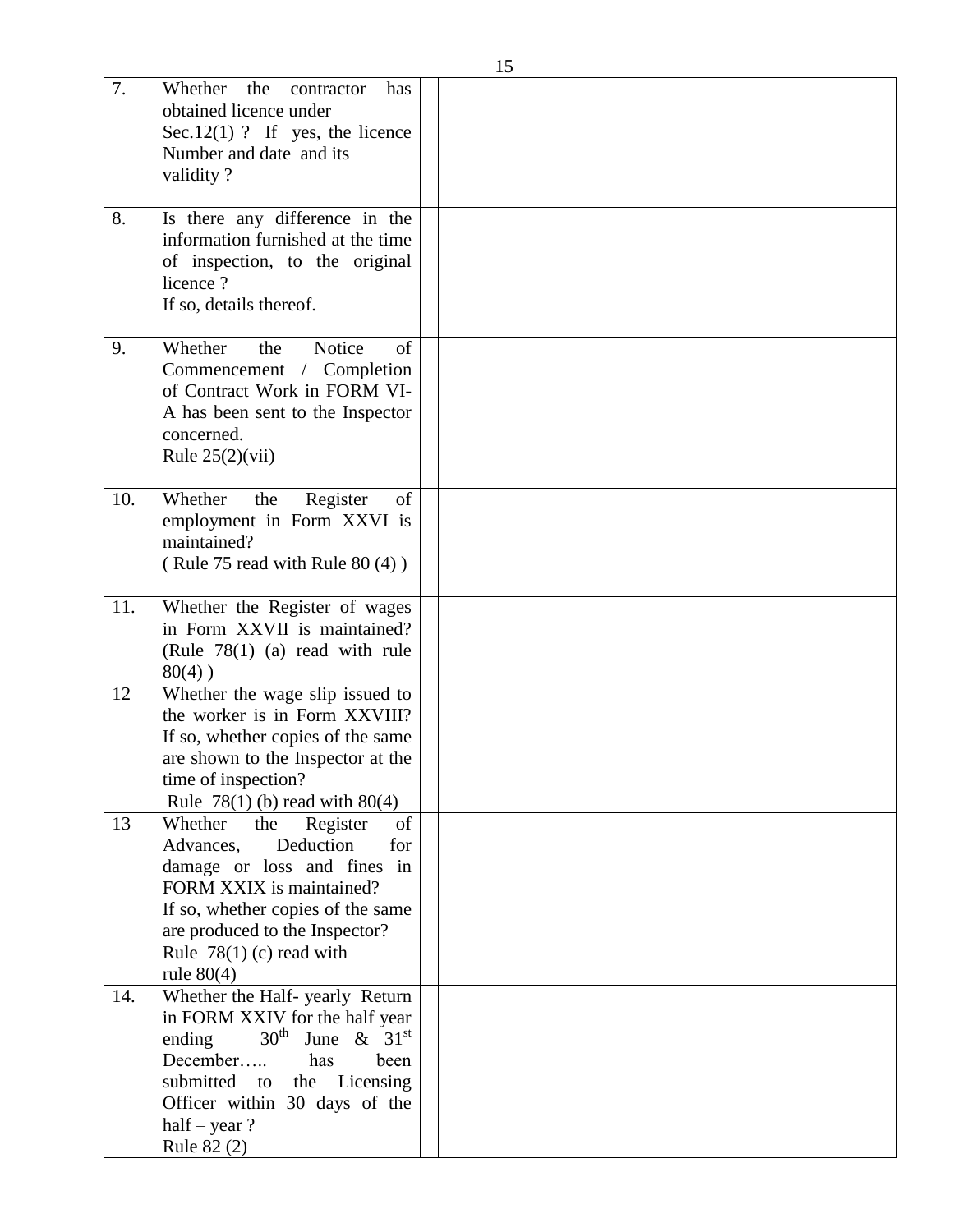| 15. | Whether Drinking water, latrines<br>and urinals, washing facilities   |  |
|-----|-----------------------------------------------------------------------|--|
|     | first<br>and<br>aid<br>facilities<br>are                              |  |
|     | provided<br>the<br>as<br>per<br>specifications in the Act and         |  |
|     | Rules? (Sec 18 and 19 read with                                       |  |
|     | Rule $40(1)$ )                                                        |  |
| 16. | a) Whether separate rest rooms                                        |  |
|     | are provided for men / women                                          |  |
|     | with sufficient light, ventilation,                                   |  |
|     | water facility as stipulated in                                       |  |
|     | Rule 41 ?                                                             |  |
|     | b) Whether the accommodation<br>is in convenient distance from        |  |
|     | the worksite?                                                         |  |
|     | If not, any transport facility is                                     |  |
|     | provided for the transportation of                                    |  |
|     | workers?                                                              |  |
|     |                                                                       |  |
| 17. | Whether<br>canteen facility is<br>provided? (If 100 and more          |  |
|     | workers are employed)                                                 |  |
|     | Rule 42, 43,44,45 and 46                                              |  |
| 18. | Whether latrines have<br>been                                         |  |
|     | provided<br>laid<br>down<br>as<br>in                                  |  |
|     | Rule 51 ?                                                             |  |
|     | (Up to first 100 workers - for<br>every 25 male/female workers -      |  |
|     | one latrine and additional one for                                    |  |
|     | every 50 thereafter - Rule 54)                                        |  |
|     |                                                                       |  |
| 19. | Whether urinals provided are in                                       |  |
|     | stipulations laid down in Rule 54                                     |  |
|     | Up to first 500 workers ?<br>(for every<br>50<br>male/female          |  |
|     | workers – one<br>latrine<br>and                                       |  |
|     | additional one for every 100                                          |  |
|     | thereafter) Rule 54                                                   |  |
|     |                                                                       |  |
| 20. | facilities<br>Whether<br>washing<br>provided are in stipulations laid |  |
|     | down in the Rules?                                                    |  |
|     | Rule 57(1), (2), (3) & (4)                                            |  |
|     |                                                                       |  |
| 21. | First-Aid<br>facilities<br>Whether                                    |  |
|     | provided<br>as stipulated in Rule                                     |  |
|     | 58 to 62 ?<br>( (i.e.) Should be readily                              |  |
|     | at all times with<br>available                                        |  |
|     | sufficient medicines                                                  |  |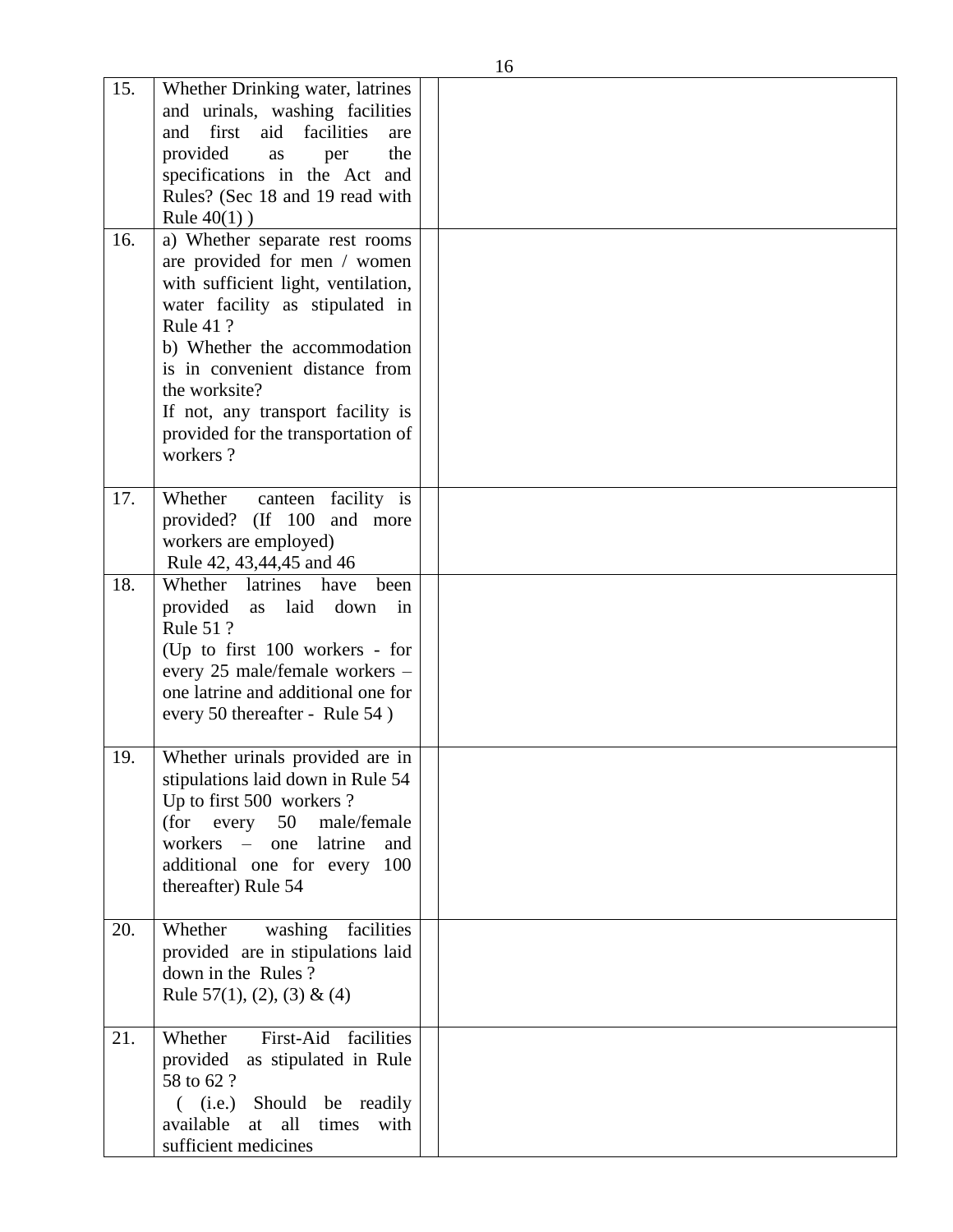| 22.        | ii). Whether responsible and<br>trained person is engaged in<br>handling the First-Aid.<br>Rule 58 to 62<br>$\frac{1}{2}$<br>The rates of minimum wages<br>fixed by the Government for the<br>schedule employment in which<br>the contract workers are engaged<br>at the inspection site. |                  | . .<br>Category               |                           | Pay          | DA | Total               |
|------------|-------------------------------------------------------------------------------------------------------------------------------------------------------------------------------------------------------------------------------------------------------------------------------------------|------------------|-------------------------------|---------------------------|--------------|----|---------------------|
| 23.        | Details of workers employed in work-site at the time of inspection :                                                                                                                                                                                                                      |                  |                               |                           |              |    |                     |
| SI.<br>No. | Name of worker/<br>Age/ S/o or W/o./                                                                                                                                                                                                                                                      | Desig-<br>nation | No. of<br>years of<br>service | Duty time /<br>Weekly off | Gross salary |    | Signature with date |
|            |                                                                                                                                                                                                                                                                                           |                  |                               |                           |              |    |                     |
|            |                                                                                                                                                                                                                                                                                           |                  |                               |                           |              |    |                     |
|            |                                                                                                                                                                                                                                                                                           |                  |                               |                           |              |    |                     |
|            |                                                                                                                                                                                                                                                                                           |                  |                               |                           |              |    |                     |
|            |                                                                                                                                                                                                                                                                                           |                  |                               |                           |              |    |                     |
|            |                                                                                                                                                                                                                                                                                           |                  |                               |                           |              |    |                     |
|            |                                                                                                                                                                                                                                                                                           |                  |                               |                           |              |    |                     |
|            |                                                                                                                                                                                                                                                                                           |                  |                               |                           |              |    |                     |
|            |                                                                                                                                                                                                                                                                                           |                  |                               |                           |              |    |                     |
|            |                                                                                                                                                                                                                                                                                           |                  |                               |                           |              |    |                     |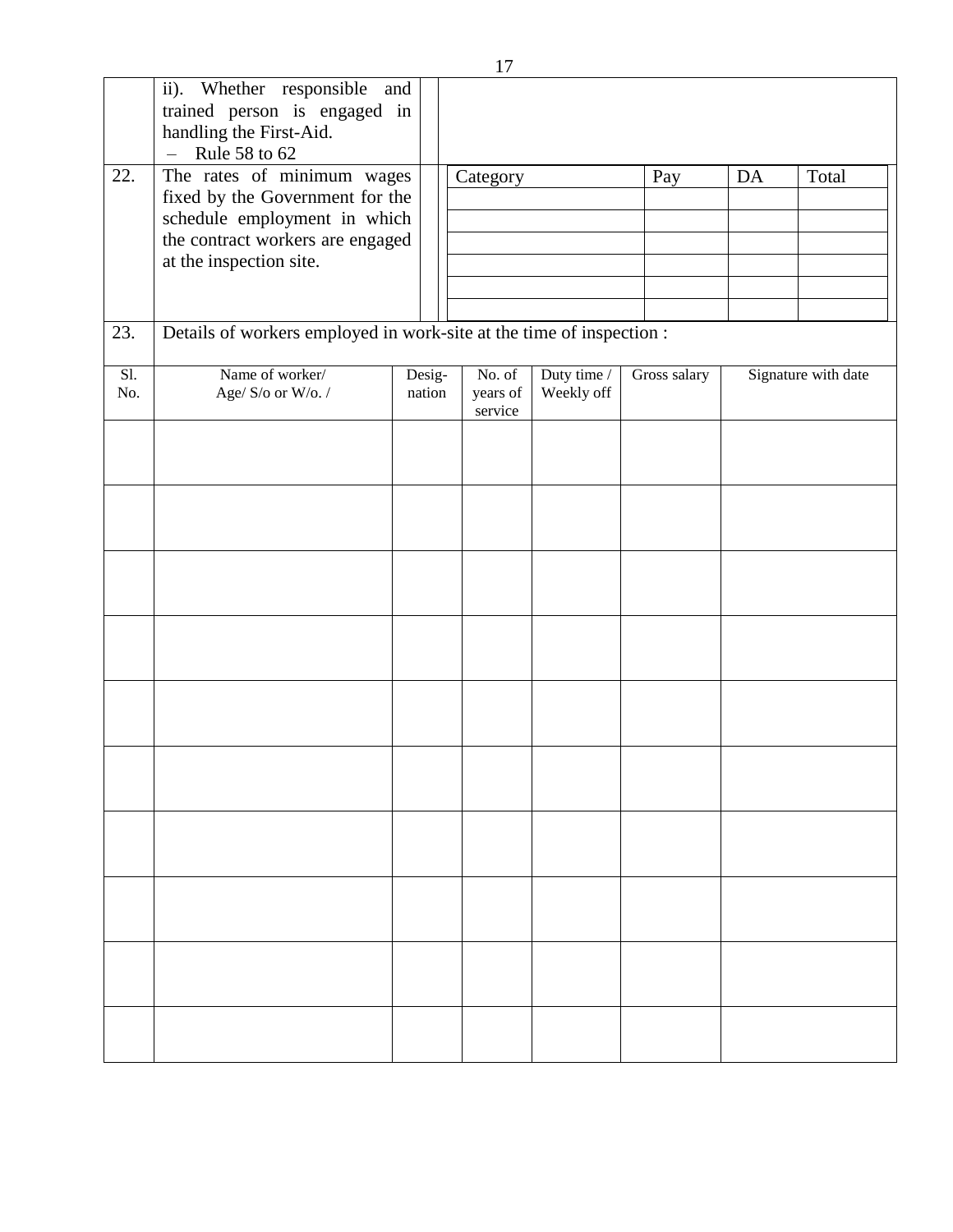#### **THE INTER-STATE MIGRANT WORKMEN (REGULATION OF EMPLOYMENT AND CONDITIONS SERVICES ) ACT, 1979 AND THE TAMIL NADU RULES 1983** *( IN RESPECT OF PRINCIPAL EMPLOYER )*

- 1. Name and address of the **:** Establishment
- 2. Nature of Business **:**
- 3. Name of the Employer (Proprietor, Partner, Directors, etc.) Designation age / S/o or W/o / **:**
- 4. Name, age, date of birth and **:** signature of the Employer's representative, who was present at the time of Inspection.
- 5. Date and time of present **:** Inspection
- 6. Whether the establishment has obtained Registration Certificate under Sec 4(1) read with Sec 6 If yes, the RC No. and date with name of the contractor and the number of workers.

| Sl.<br>No. | Name of the Contractor | RC No.<br>& Date<br>/ valid<br>upto | Nature of work | Name of the state<br>from which<br>migrant workers<br>employed | Male | Female | Total |
|------------|------------------------|-------------------------------------|----------------|----------------------------------------------------------------|------|--------|-------|
|            |                        |                                     |                |                                                                |      |        |       |
|            |                        |                                     |                |                                                                |      |        |       |
|            |                        |                                     |                |                                                                |      |        |       |
|            |                        |                                     |                |                                                                |      |        |       |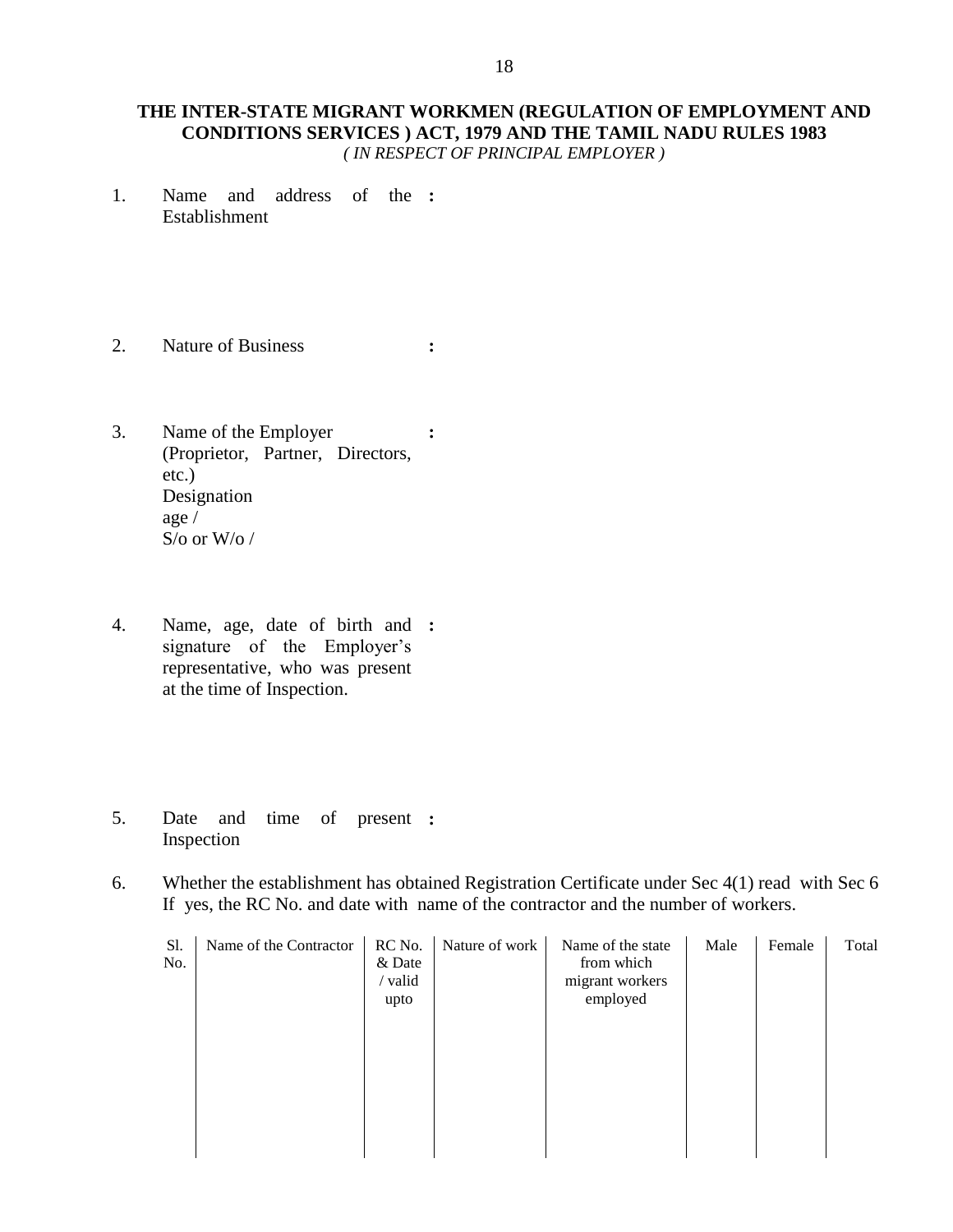- 7. Is there is any change in the information furnished in the original registration certificate ? If so, the RC is duly amended or not.
- 8. Whether the Principal Employer has issued Certificate in Form VI to the Contractors? Rule 7 (3)
- 9. Whether the Register Contractors in Form XII is maintained? (Rule 48 read with rule 53 (4)) **:**
- 10. Whether the Annual Return in Form XXIV for the year ending  $31<sup>st</sup>$  December.... has been submitted to the Registering Officer within time ?  $(i.e)$  15<sup>th</sup> February Rule 56 (2)

Signature of the Principal Employer's representative, who was present at the time of Inspection.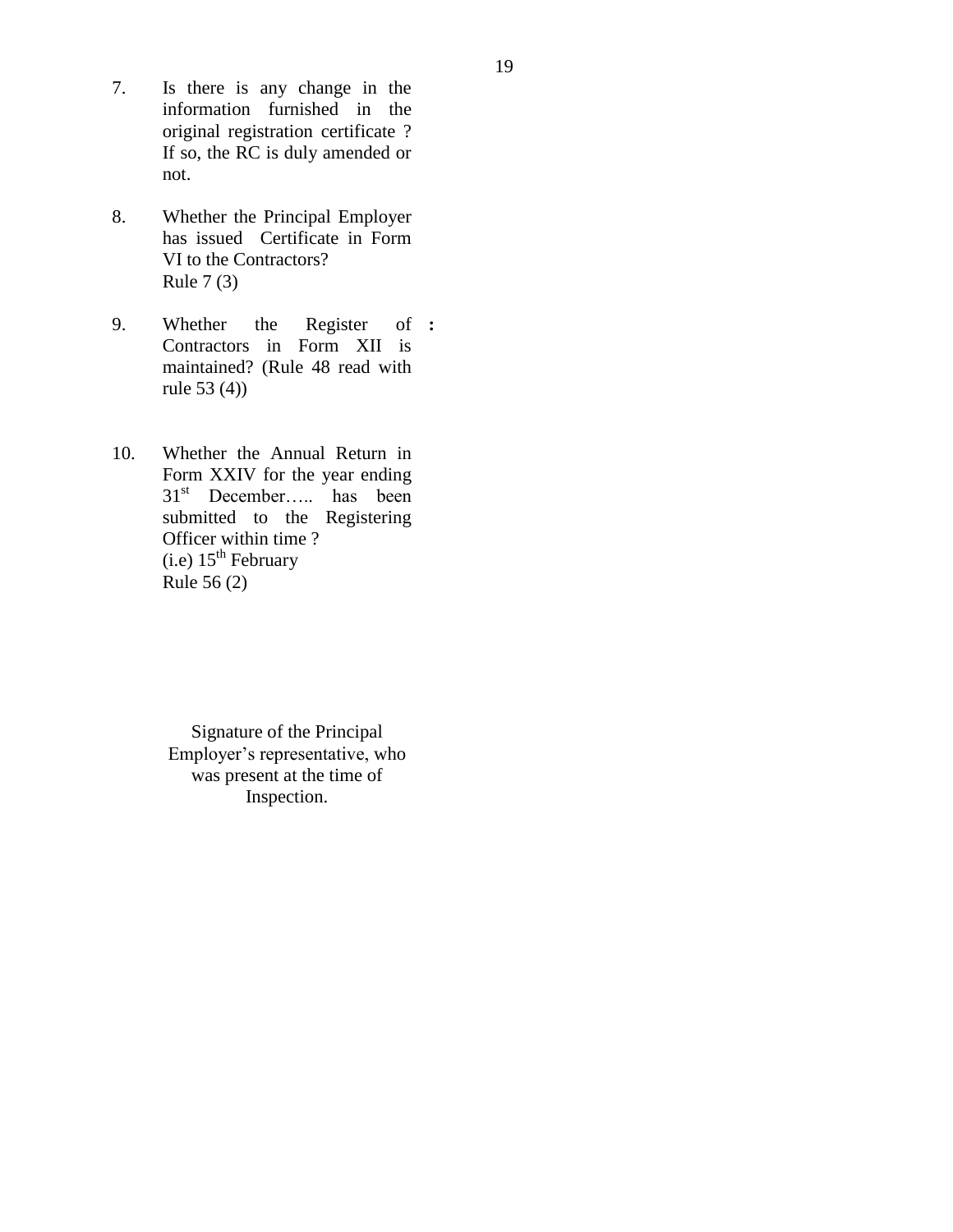### **THE INTER-STATE MIGRANT WORKMEN (REGULATION OF EMPLOYMENT AND CONDITIONS SERVICES ) ACT, 1979 AND THE TAMIL NADU RULES 1983**

( IN RESPECT OF CONTRACTORS ) ( Use separate Inspection Form for each contractor )

| 1.               | Name and address of the :<br>a). Principal Employer<br>b). Work site                                                          | :              |                                           |
|------------------|-------------------------------------------------------------------------------------------------------------------------------|----------------|-------------------------------------------|
|                  |                                                                                                                               |                |                                           |
| 2.               | a). Name and address of the<br>contractor / agency                                                                            | $\ddot{\cdot}$ |                                           |
|                  | b). Details of the contractor<br>i). Name /Age / S/o or W/o /<br>of the Proprietor / Partner/<br>Directors etc.,              |                |                                           |
|                  | ii). Designation                                                                                                              |                |                                           |
| 3.               | Nature of work                                                                                                                |                |                                           |
| $\overline{4}$ . | Name, age and signature of the<br>Employer's<br>representative/Supervisor<br>who<br>was present at the time of<br>Inspection. |                |                                           |
| 5.               | Time of present<br>Date<br>and<br>Inspection                                                                                  |                |                                           |
| 6.               | Total number of workers at the<br>site                                                                                        |                | Nature of work<br>Male<br>Female<br>Total |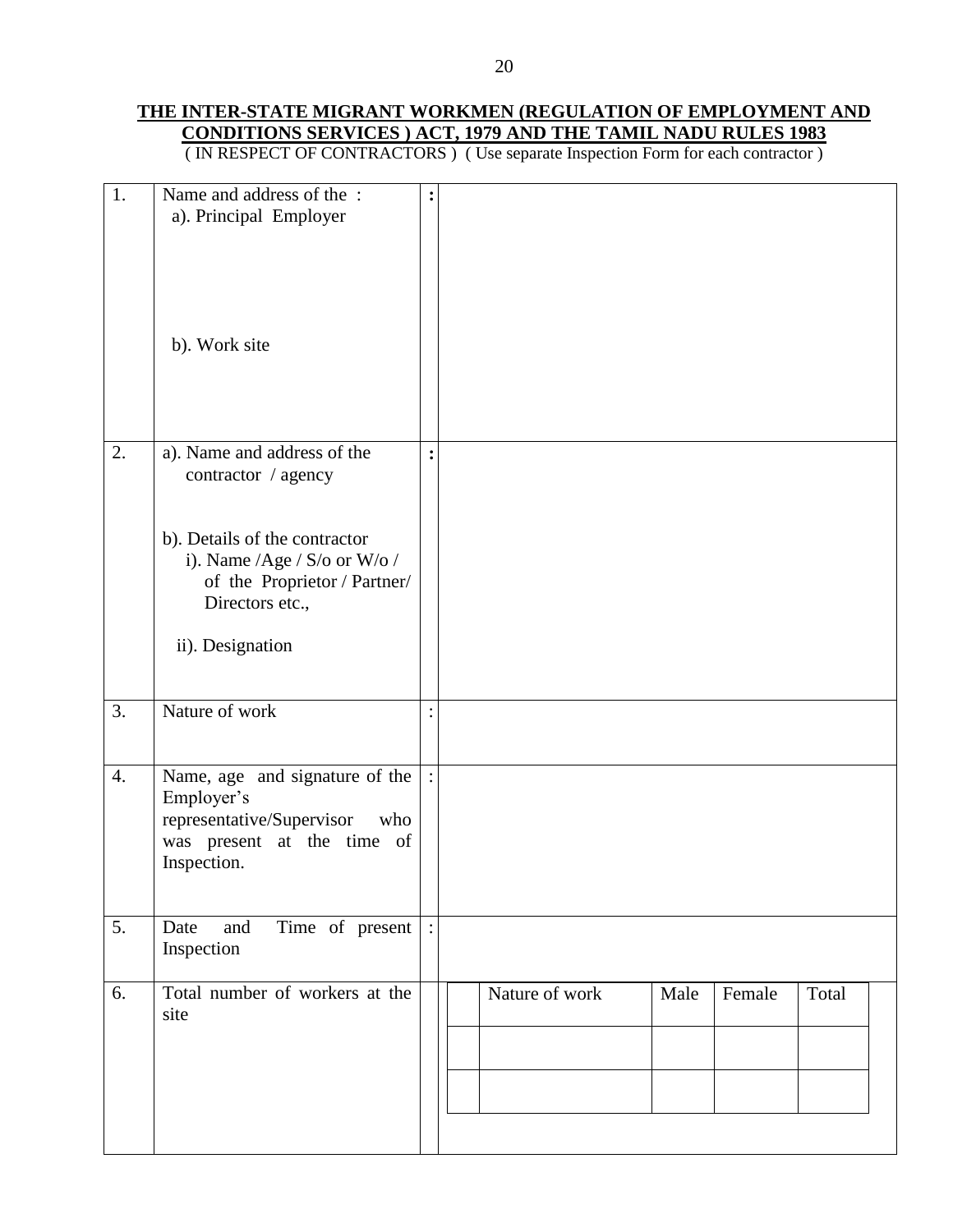| 7.  | Whether<br>the<br>has<br>contractor<br>obtained<br>for<br>licence<br>employment<br>for<br>migrant<br>workmen in Form X<br>under<br>Rule 21?<br>If yes, the licence Number and<br>date and its validity?                                                                        |  |
|-----|--------------------------------------------------------------------------------------------------------------------------------------------------------------------------------------------------------------------------------------------------------------------------------|--|
| 8.  | Is there any change in the<br>information furnished at the time<br>of inspection, to the original<br>licence?<br>If so, whether the licence is duly<br>amended or not?                                                                                                         |  |
| 9.  | of<br>Whether<br>the<br>Register<br>Workers<br>Form XIII<br>in<br>is<br>maintained?<br>(Rule 49 read with Rule 53 (4))                                                                                                                                                         |  |
| 10. | Whether maintain a Muster Roll<br>and a Register of wages in Form<br>XVII and Form XVIII<br>is<br>maintained? (Rule $52(2)$ (a)                                                                                                                                                |  |
| 11  | Whether the wage slip issued to<br>the worker is in Form XXVIII. If<br>so, whether copies of the same is<br>shown to the Inspector at the<br>time of inspection.<br>Rule $78(1)$ (b) read with $80(4)$                                                                         |  |
| 12  | <sub>of</sub><br>Whether<br>the Register<br>Deduction<br>Advances,<br>for<br>damage or loss and fines in<br>FORM XIX, XX and XXI are<br>maintained or not? If so, whether<br>copies of the same is shown to<br>the Inspector at the time of<br>inspection.<br>Rule $52(2)$ (c) |  |
| 13. | of<br>Register<br>Whether<br>the<br>Overtime<br>Form<br><b>XXII</b><br>in<br>maintained or not?<br>If so, whether copies of the<br>same is shown to the Inspector at<br>the time of inspection.<br>Rule $52(2)$ (d)                                                            |  |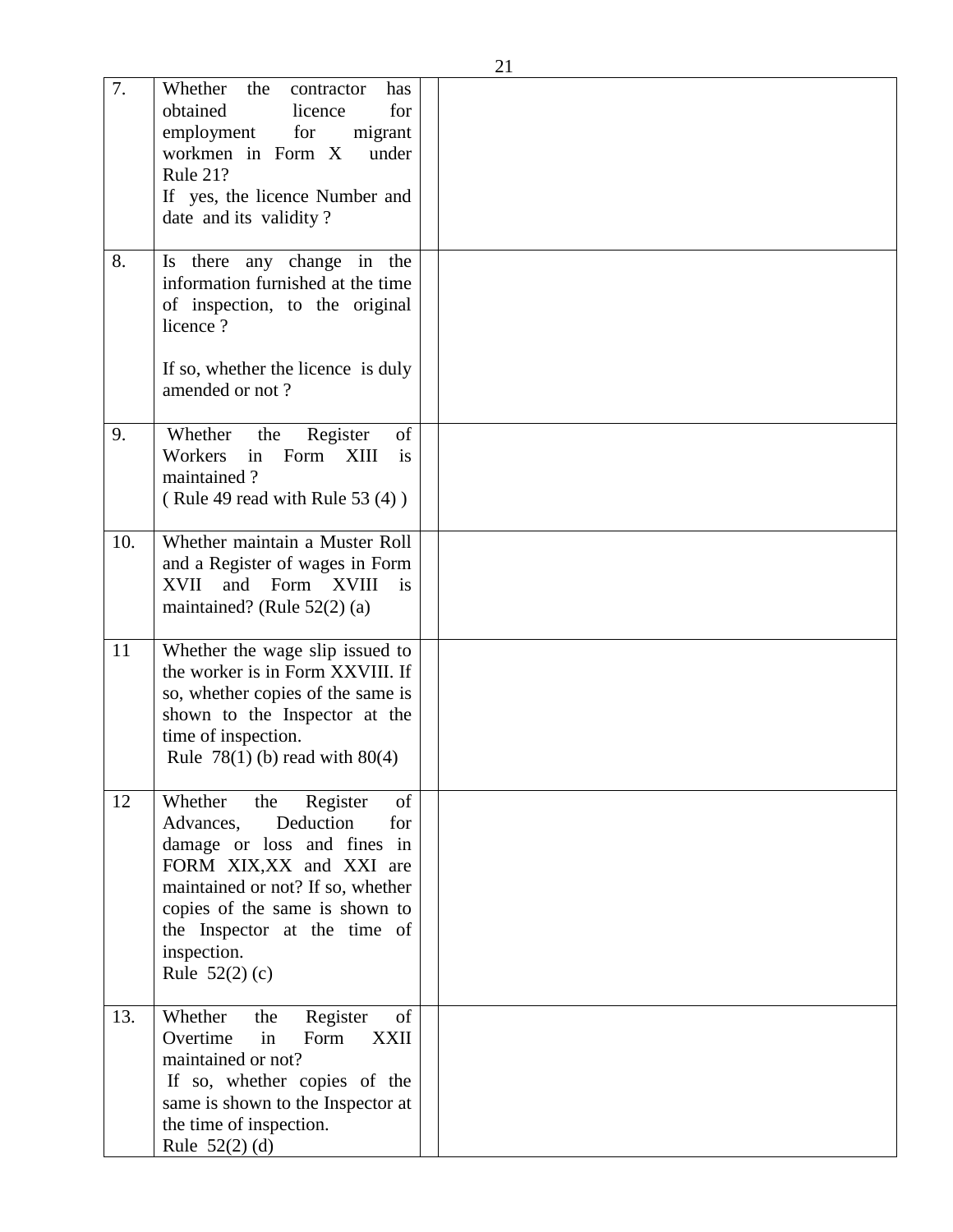| 14. | Whether the Half-yearly Return<br>in FORM XXIII for the half year<br>$30^{\text{th}}$<br>June & $31st$<br>ending<br>December<br>has<br>been<br>submitted to the Licensing<br>Officer within 30 days from the<br>close of the half $-$ year ?<br>Rule 56 (1)                                                                                          |  |
|-----|------------------------------------------------------------------------------------------------------------------------------------------------------------------------------------------------------------------------------------------------------------------------------------------------------------------------------------------------------|--|
| 15. | Whether Drinking water, latrines<br>and urinals, washing facilities<br>and first aid facilities<br>are<br>provided<br>the<br>as<br>per<br>specifications in the Act and<br>Rules (Rule $39(1)$ )                                                                                                                                                     |  |
| 16. | a). Whether separate rest rooms<br>are provided for men / women<br>with sufficient light, ventilation,<br>water facility as stipulated<br>in<br><b>Rule 40 ?</b><br>b). Whether the accommodation<br>is in convenient distance from<br>worksite?<br>the<br>If<br>not,<br>any<br>transport facility is provided for<br>the transportation of workers. |  |
| 17. | Whether<br>canteen facility is<br>provided? (If 100<br>and more<br>workers are employed)<br>Rule 41                                                                                                                                                                                                                                                  |  |
| 18. | Whether latrines have<br>been<br>provided as laid down in<br><b>Rule 42 ?</b><br>(Up to first 100 workers - for<br>every 25 male/female workers -<br>one latrine and additional one for<br>every 50 thereafter - Rule 54)                                                                                                                            |  |
| 19. | Whether urinals provided are in<br>stipulations laid down in rule 54<br>Up to first 500 workers<br>(for every<br>50 male/female<br>workers – one<br>latrine<br>and<br>additional one for every 100<br>thereafter) Rule 42                                                                                                                            |  |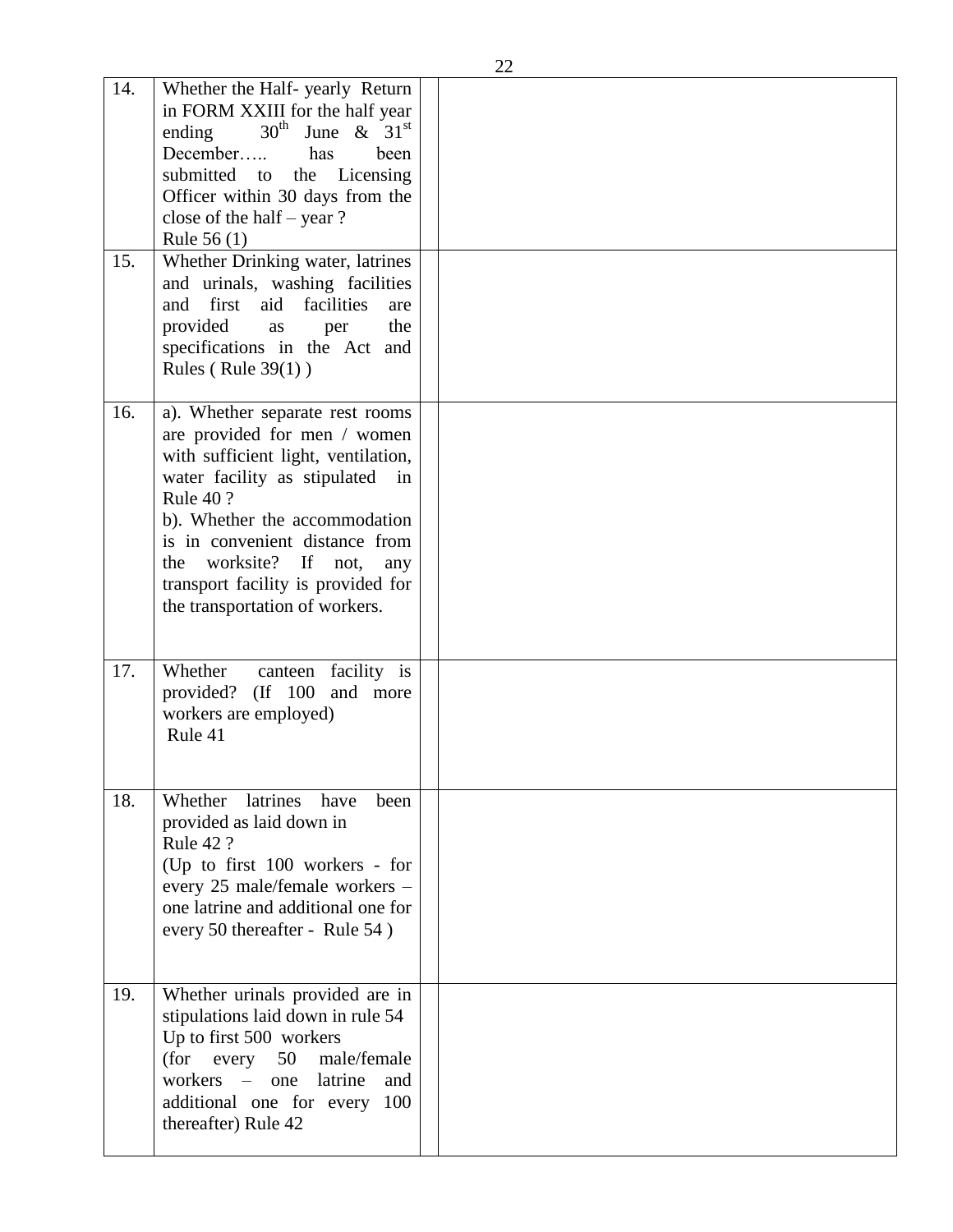| 20.        | washing facilities<br>Whether<br>provided are in stipulations laid<br>down in the Rules<br>Rule 43.                                                                                                                                                                                        |                  |                               |                           |              |    |                     |
|------------|--------------------------------------------------------------------------------------------------------------------------------------------------------------------------------------------------------------------------------------------------------------------------------------------|------------------|-------------------------------|---------------------------|--------------|----|---------------------|
| 21.        | Whether<br>Crèche<br>facilities<br>provided are in stipulations laid<br>down in rule 44.<br>(for 20 or more workmen is<br>likely to continue for three<br>months or more, the contractor<br>shall provide two rooms. Such<br>rooms shall be used as play room<br>and another as bed-room.) |                  |                               |                           |              |    |                     |
| 22.        | Residential<br>Whether<br>accommodation provided is in<br>stipulation laid in Rule 45?                                                                                                                                                                                                     |                  |                               |                           |              |    |                     |
| 23.        | First-Aid facilities<br>Whether<br>provided<br>as stipulated in Rule<br>37?<br>((i.e.) Should be readily<br>all<br>available<br>at<br>times<br>with<br>sufficient medicines<br>ii). Whether responsible and<br>trained person is engaged in<br>handling the First-Aid.<br>Rule 58 to 62    |                  |                               |                           |              |    |                     |
| 24.        | Whether<br>displayed<br>contractor<br>an abstract of the Act and the<br>Rules in English and Hindi and<br>in language spoken by majority<br>of migrant workmen in Rule 54.                                                                                                                 |                  |                               |                           |              |    |                     |
| 24.        | The rates of minimum wages<br>fixed by the Government for the<br>schedule employment in which<br>the contract workers are engaged<br>at the inspection site.                                                                                                                               |                  | Category                      |                           | Pay          | DA | Total               |
| 25.        | No. of workers present at the time of inspection and details of employees :                                                                                                                                                                                                                |                  |                               |                           |              |    |                     |
| S1.<br>No. | Name of worker/<br>Age/ S/o or W/o./                                                                                                                                                                                                                                                       | Desig-<br>nation | No. of<br>years of<br>service | Duty time /<br>Weekly off | Gross salary |    | Signature with date |
|            |                                                                                                                                                                                                                                                                                            |                  |                               |                           |              |    |                     |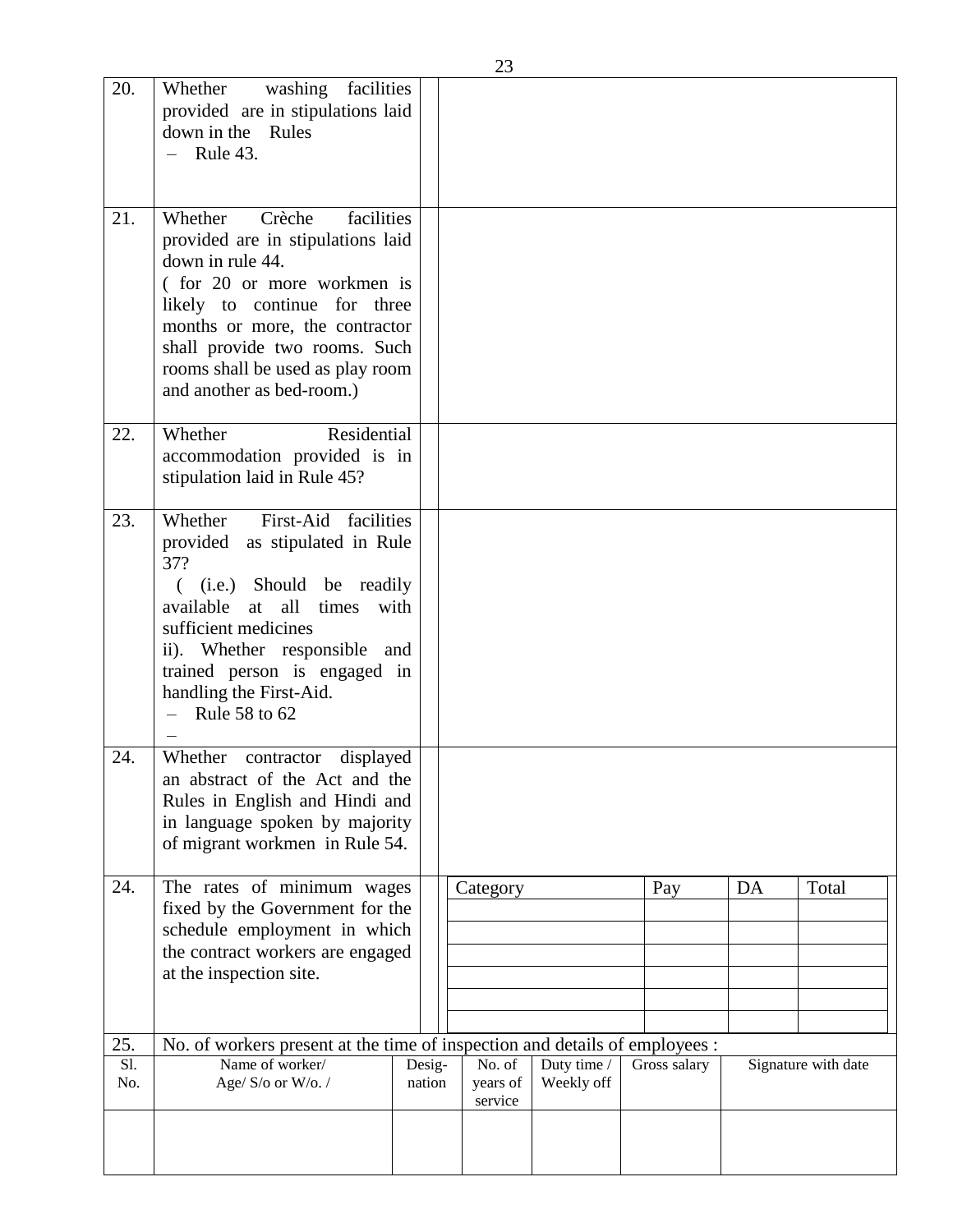|  | - - |  |  |
|--|-----|--|--|
|  |     |  |  |
|  |     |  |  |
|  |     |  |  |
|  |     |  |  |
|  |     |  |  |
|  |     |  |  |
|  |     |  |  |
|  |     |  |  |
|  |     |  |  |
|  |     |  |  |
|  |     |  |  |
|  |     |  |  |
|  |     |  |  |
|  |     |  |  |
|  |     |  |  |
|  |     |  |  |
|  |     |  |  |
|  |     |  |  |
|  |     |  |  |
|  |     |  |  |
|  |     |  |  |
|  |     |  |  |
|  |     |  |  |
|  |     |  |  |

Designation and Signature Of the Inspector with date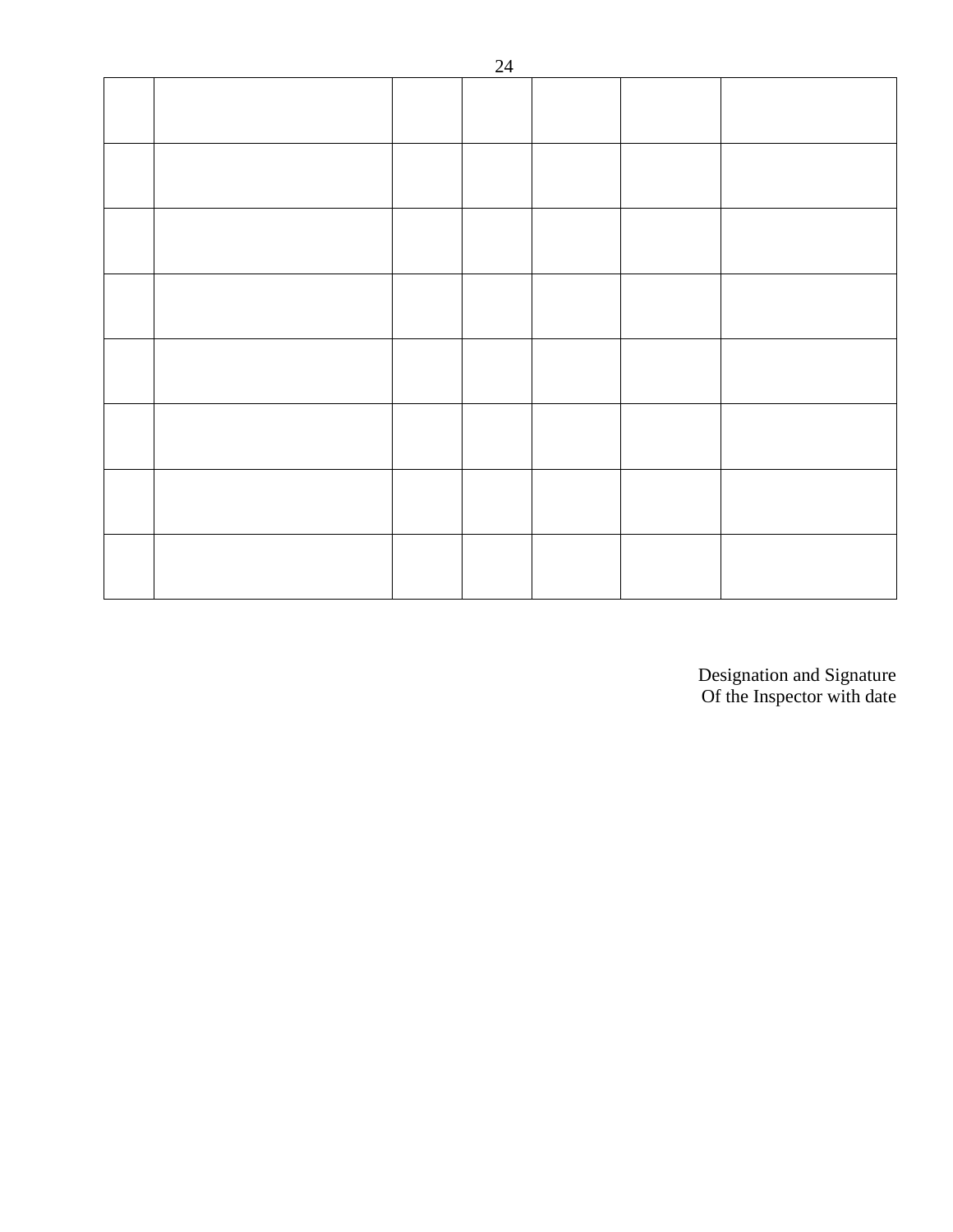#### **THE MOTOR TRANSPORT WORKERS ACT, 1961 AND THE TAMIL NADU RULES, 1965**

- 1. Name and address of the **:** contractors with number of workers with details of service rendered, at the time of inspection.
- 2. If there is any change in the information furnished to the original registration certificate? Whether the RC is duly amended? Rule 7
- 3. Whether the notice of commencement, closing of working hours, rest and Weekly holiday is exhibited in FORM V Sec 18 read with Rule 27
- 4. Whether the Register of **:** Employment in FORM XV is maintained Rule 35 read with Rule 39
- 5. Whether the Register of Wages is maintained in FORM XX Rule 46 read with Rule 39
- 6. Whether the Wage slip in FORM XXI Rule 47 read with Rule 39
- 7. Whether the Annual Return in FORM XXV for the year ending 31<sup>st</sup> December….. has been submitted to the Registering Officer within time ?  $(i.e)$  15<sup>th</sup> February Rule 82 (2)
	- Signature of the Principal Employer's representative, who was present at the time of Inspection. **:**